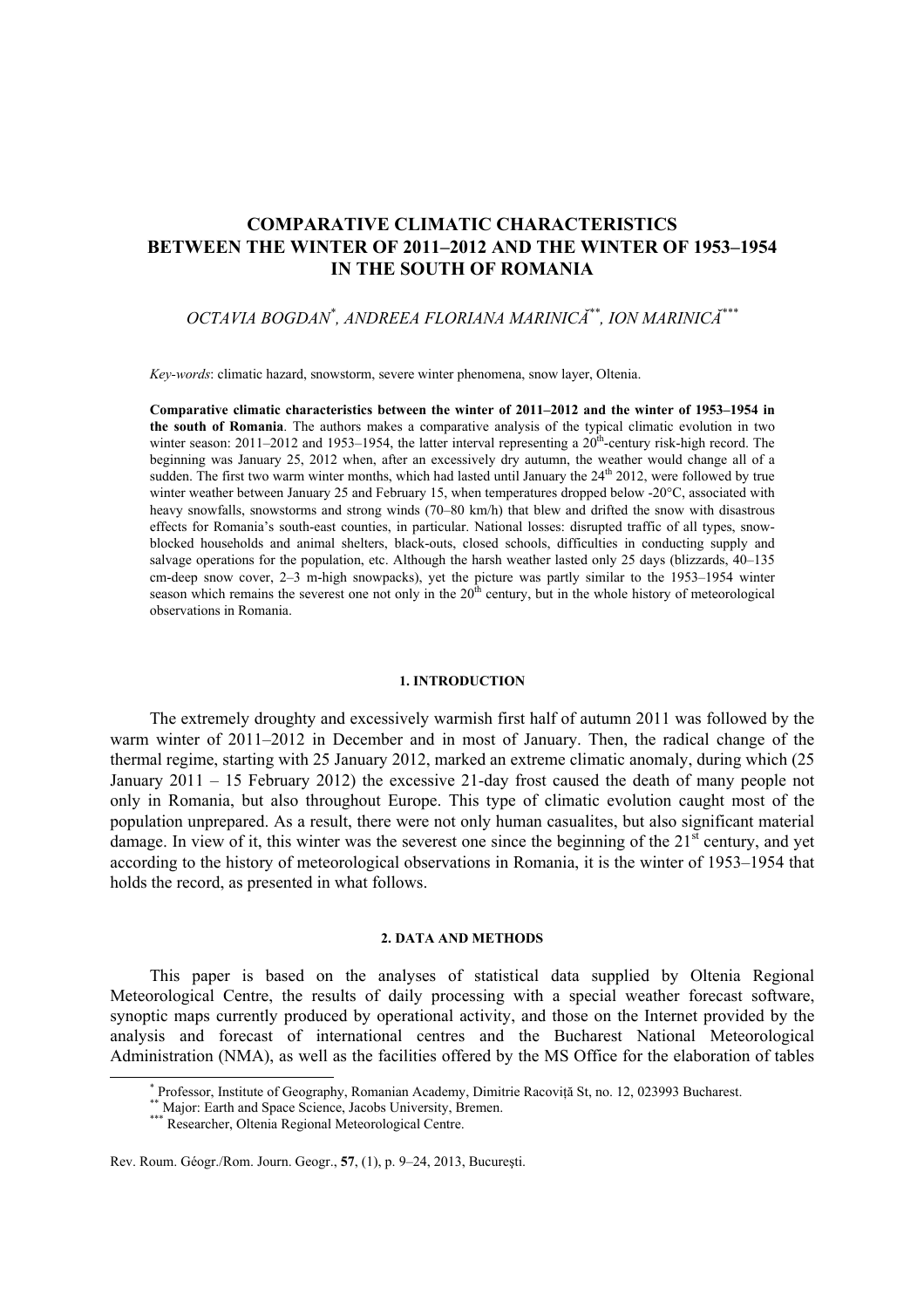and charts. A comparative analysis of the main elements and meteoro-climatic phenomena is made for each month of the two winters.

#### 3. CLIMATIC CHARACTERISTICS OF WINTER 2011-2012

#### 3.1. The thermal regime of December 2011

In December 2011, air temperature means in Oltenia were of -1.2°C at Voineasa station (Voineasa Intracarpathian Depression) and 3.6°C Calafat Station, with deviations from the multiannual means of 0.7°C at Voineasa and 2.9°C at Bâcles. According to the Hellmann Criterion, in December 2011 the thermal time type<sup>1</sup> at the weather stations of Oltenia ranged between normal (N) at Voineasa and warm (W) at most of the other stations. The monthly temperature mean for the entire region was 1.8 $\degree$ C, with deviation from the multiannual mean of 1.9 $\degree$ C, which classifies December as a warmish month (WS) throughout the region (Table 1).

#### Table 1

The air thermal regime in December 2011: normal (N); mean (M); deviation from normal ( $\Delta T$ ), Hellmann Criterion (CH), air minimum temperature (Tmin), air maximum temperature (Tmax) and minimum temperature on soil (Tmin Soil) in Oltenia, (Hm=altitude of station)

| Weather               |      |        |        |            |           | Tmin            |                          |                 | Tmax           | <b>Tmin Soil</b>         |                |
|-----------------------|------|--------|--------|------------|-----------|-----------------|--------------------------|-----------------|----------------|--------------------------|----------------|
| station               | Hm   | N      | M      | $\Delta T$ | <b>CH</b> | $\rm ^{\circ}C$ | Date                     | $\rm ^{\circ}C$ | Date           | $\rm ^{\circ}C$          | Date           |
| Drobeta Turnu Severin | 77   | 1.4    | 3.2    | 1.8        | <b>WS</b> | $-6.0$          | $\overline{2}$           | 16.7            | $\overline{4}$ | $-7.8$                   | $\overline{c}$ |
| Calafat               | 66   | 1.0    | 3.6    | 2.6        | W         | $-6.2$          | $\overline{2}$           | 19.8            | 4              | $-9.4$                   |                |
| Bechet                | 65   | 0.4    | 2.2    | 1.8        | <b>WS</b> | $-8.2$          | $\overline{2}$           | 19.9            | 5              | $-8.0$                   | 1;2;3          |
| Băilesti              | 56   | 0.4    | 2.9    | 2.5        | W         | $-8.2$          | $\overline{2}$           | 20.1            | 5              | $-10$                    | 25             |
| Caracal               | 112  | $-0.1$ | 2.5    | 2.6        | W         | $-5.4$          | 1                        | 17.9            | 4              | $-8.1$                   |                |
| Craiova               | 190  | 0.1    | 2.3    | 2.2        | W         | $-7.0$          | 27                       | 16.8            | 5              | $-6.0$                   |                |
| Slatina               | 165  | 0.3    | 2.2    | 1.9        | <b>WS</b> | $-6.8$          | 1                        | 14.7            | $\overline{4}$ | $-6.7$                   | $\overline{2}$ |
| Bâcleş                | 309  | $-0.4$ | 2.5    | 2.9        | W         | $-6.9$          | 24                       | 16.5            | 5              | $\overline{\phantom{0}}$ |                |
| Târgu Logrești        | 262  | 0.1    | 1.3    | 1.2        | WS        | $-9.7$          |                          | 15.6            | 3              | $-10.7$                  |                |
| Drăgășani             | 280  | 0.6    | 2.8    | 2.2        | W         | $-6.0$          | 27                       | 13.6            | 11             | $-8.2$                   | 27             |
| Apa Neagră            | 250  | 0.1    | 1.2    | 1.1        | <b>WS</b> | $-10.2$         | 1                        | 15.0            | 4              | $-10.2$                  |                |
| Târgu Jiu             | 210  | 0.1    | 1.7    | 1.6        | <b>WS</b> | $-8.9$          | 24                       | 14.8            | $\overline{4}$ | $-10.4$                  |                |
| Polovragi             | 546  | 0.1    | 1.9    | 1.8        | WS        | $-7.4$          | 24                       | 13.3            | 4              | $-9.6$                   |                |
| Râmnicu Vâlcea        | 243  | 0.5    | 2.4    | 1.9        | <b>WS</b> | $-6.5$          | 24                       | 13.5            | 11             | $-7.0$                   |                |
| Voineasa              | 573  | $-1.9$ | $-1.2$ | 0.7        | N         | $-12.5$         | 24                       | 11.2            | 5              | $\overline{\phantom{0}}$ |                |
| Parâng                | 1585 | $-3.7$ | $-2.0$ | 1.7        | <b>WS</b> | $-12.6$         | 24                       | 7.9             | $\overline{2}$ | $\overline{\phantom{0}}$ |                |
| Mean for Oltenia      |      | $-0.1$ | 1.8    | 1.9        | <b>WS</b> | $-8.0$          | $\overline{\phantom{0}}$ | 15.5            |                | $-8.6$                   |                |
| Obârsia Lotrului      | 1348 | $-4.9$ | $-3.5$ | 1.4        | <b>WS</b> | $-17.5$         | 22                       | 9.1             |                | $\overline{\phantom{0}}$ |                |

Source: Oltenia Regional Meteorological Centre, processed data.

The maximum thermal values were all positive (11.2°C at Voineasa and 20.1°C at Băilești, both registered on December 5) (Fig. 1).

The monthly minimum air temperatures, recorded on different dates, ran between -5.4°C at Caracal (1 December) and -12.5°C at Voineasa (24 December 2011). At  $\leq$ 250 m altitude, monthly minimum values were registered in the first part of the month during a cooling spell  $(1-2)$  December, followed immediately by weather warming), high-area values being registered during the cooling episode of 24–27 December (Table 1).

<sup>&</sup>lt;sup>1</sup> According to the Hellmann Criterion, the thermal time type is: excessively warm (EW), very warm (VW), warm (W), warmish (WS), normal (N), cool (CO), cold (CL), very cold (VC) and excessively cold (EC).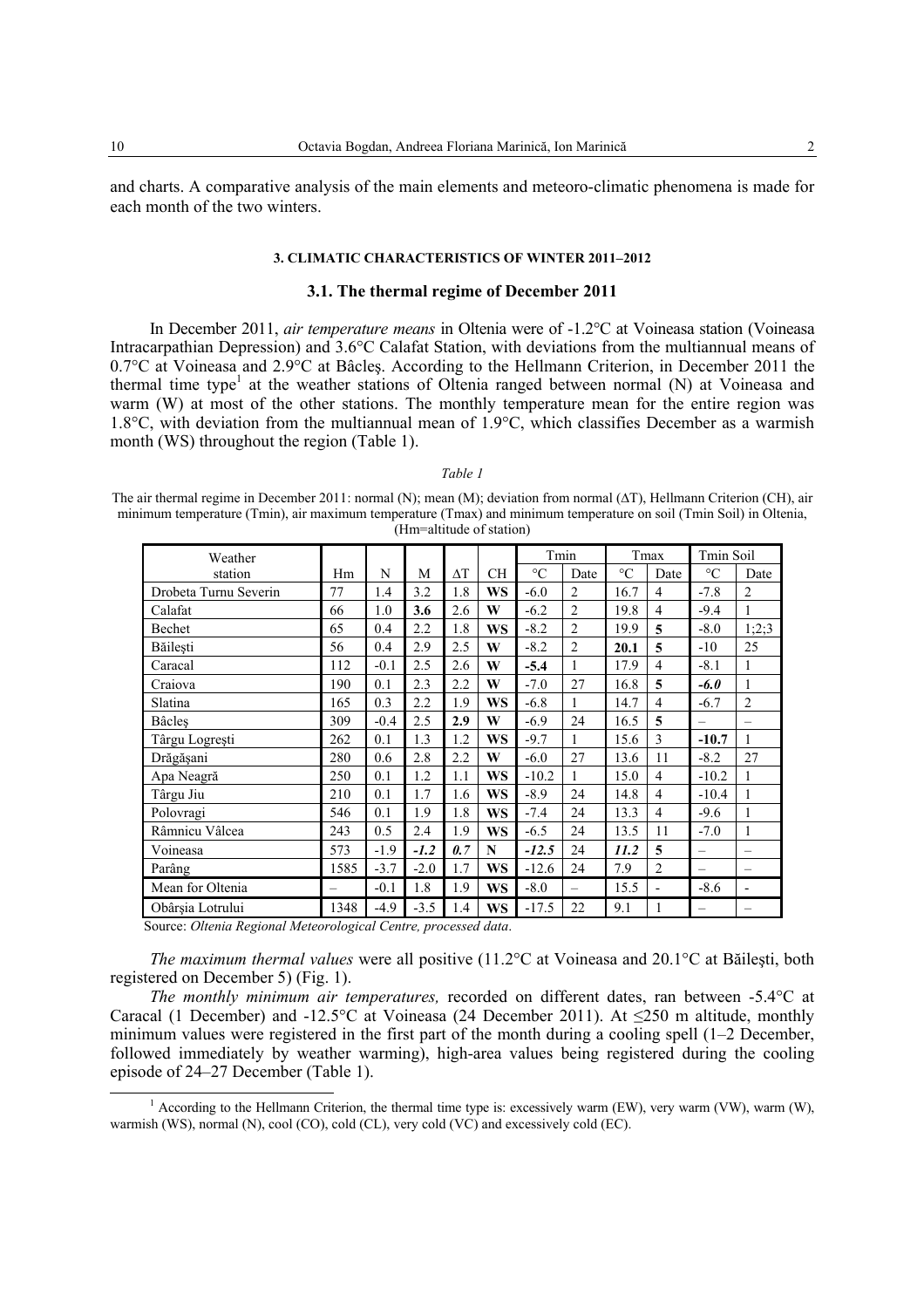*The daily maximum temperatures* were all positive in December 2011, all *daily minima* being positive only on 5, 6, 11–17 and 20, namely for 10 days.

*The monthly minimum thermal values on soil surface,* registered mostly in the first two days of the month, were of -6.0°C at Craiova on 1 December and -10.7°C at Târgu Logreşti on the same date.

Within that interval the soil was frozen, it starting to thaw on 3 December.

Variations of daily average temperature values, as well as of daily minimum and maximum temperature means in December 2011 indicate a tendency to weather cooling (Fig. 1).

In that month, in the lower troposphere, at the isobar surface of 850 hPa (about 1,500 m altitude) there were 13 days of cold advections (T≥0°C), 17 days of close-to-normal temperatures (-10°C≤T≤ 0°C) and one cold day (-14°C≤T≤ -1.5°C) (Table 2).



Fig. 1 – The variation of air temperature, daily means (Tmed ziln), daily minimum (Tmed min) and maximum temperature mean (Tmed max), calculated for the entire region in December 2011 and the linear (liniară) tendency of evolution.

Most of December 2011 was dominated by an anticyclonic regime (excepting the 11–22 December interval, when the Azores High coupled with the Mediterranean Cyclones), generated either by the Azores High itself or coupled with the North-African Anticyclone, or the East-European Anticyclone.

At the end of the month (20–26 December), there were a few light snowfalls, too (due to the interaction between the high air pressure belt formed of the ridge of the Azores High with the East-European Anticyclone and the Mediterranean Cyclones), which produced a discontinuous and ephemeral snow layer.

| Date           | <i>Isotherms</i> | Date | <i>Isotherms</i> | Date | Isotherms | Date | <i>Isotherms</i> | Date | Isotherms |
|----------------|------------------|------|------------------|------|-----------|------|------------------|------|-----------|
|                | $+1+6$           | 8    | $-40$            | 15   | 26        | 22   | $-8-5$           | 29   | $0+4$     |
| $\sqrt{2}$     | $-1+4$           | 9    | $-6-4$           | 16   | 05        | 23   | $-8-2$           | 30   | $-50$     |
| $\overline{3}$ | $+4+6$           | 10   | 05               | 17   | 05        | 24   | $-10-5$          | 31   | $-6-2$    |
| $\overline{4}$ | $+2+6$           | 11   | 06               | 18   | $-5+1$    | 25   | $-7 -4$          |      |           |
| $\overline{5}$ | $+4+6$           | 12   | $-24$            | 19   | $-6-2$    | 26   | $-6-4$           |      |           |
| 6              | $-2+6$           | 13   | 46               | 20   | $-4+3$    | 27   | $-1\dots0$       |      |           |
|                | $-40$            | 14   |                  | 21   | $-80$     | 28   | $+1+5$           |      |           |

*Table 2*  Isotherms (°C) at 850 hPa above Romania, 00 UTC, December 2011

Source: http: // *www.wetterzentrale.de*.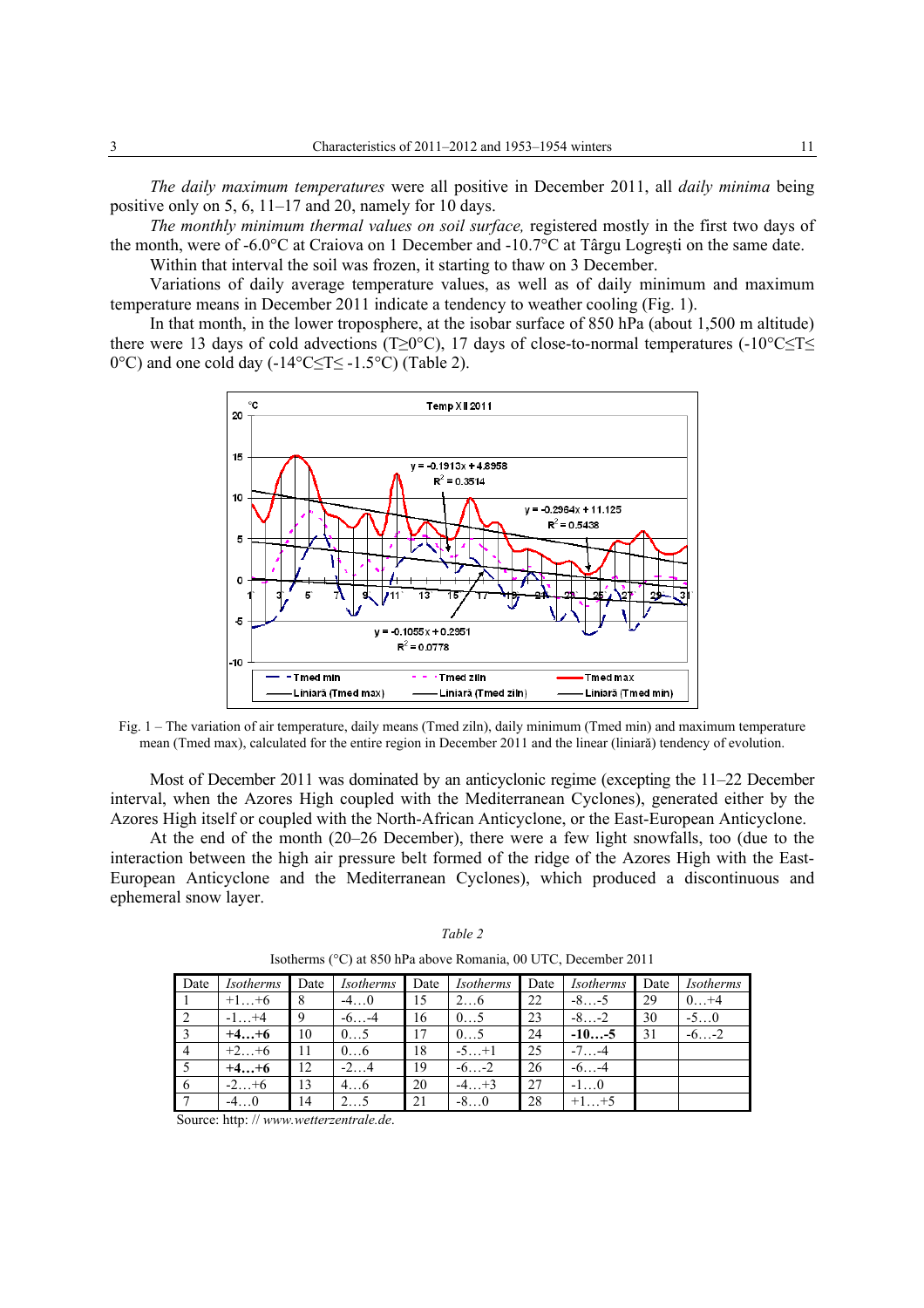### **3.2. The pluviometric regime of December 2011**

The monthly quantities of precipitation registered in December 2011 were low and varied (12.0  $1/m^2$  at Bechet and 44.9  $1/m^2$  at Apa Neagră), with percentage deviation from normal values of -69.7% at Bâcles (Mehedinti Hills), -25.7% at Polovragi (the Subcarpathian depressions), and -77.5% at Voineasa (the Intracarpathian area) (Table 3).

Lowest deviation in the mountain area (-23.8%) was registered at Parâng Station. The pluviometric time type (Hellmann Criterion), at the meteorological stations of Oltenia was droughty (D) at Craiova, Polovragi and Parâng and excessively droughty (ED) at Drobeta Turnu Severin, Bechet, Bâcleş, Târgu Logreşti, Drăgăşani and Voineasa. The overall mean across Oltenia region was of 25.2  $1/m^2$  with a percentage deviation of -50.7%, which shows that December 2011 was an *excessively droughty* month throughout Oltenia, thus confirming the extension of the excessively droughty autumn of 2011 to the first month of winter all over southern Romania, as well.

#### *Table 3*

The monthly quantities of precipitation registered in the winter of 2011–2012 (ΣP), as compared to normal values (N) over the 1901–1990 period, deviation (Δ%) and pluviometric time type by the Hellmann Criterion (CH), (Hm=altitude of station)

|                    |      |            |      | December 2011 |           |                          | January 2012 |                          |    |                          |      | February 2012   |                          |       | Winter 2011-2012 |            |                          |
|--------------------|------|------------|------|---------------|-----------|--------------------------|--------------|--------------------------|----|--------------------------|------|-----------------|--------------------------|-------|------------------|------------|--------------------------|
| Weather<br>station | Hm   | $\Sigma P$ | N    | $\Delta\%$    | CН        | ΣΡ                       | N            | $\Delta\%$               | CН | ΣΡ                       | N    | $\Delta\%$      | CН                       | ΣΡ    | N                | $\Delta\%$ | CН                       |
| Drobeta Turnu      |      |            |      |               |           |                          |              |                          |    |                          |      |                 |                          |       |                  |            |                          |
| Severin            | 77   | 20.1       | 61.2 | $-67.2$       | ED        | 44.5                     | 51.4         | $-13.4$                  | LD | 81.8                     | 47.9 | 70.8            | ER                       | 146.4 | 160.5            | $-8.8$     | N                        |
| Calafat            | 66   | 24.8       | 45.5 | $-45.5$       | VD        | 64.2                     | 40.4         | 58.9                     | ER | 47.7                     | 38.0 | 25.5            | R                        | 136.7 | 123.9            | 10.3       | LR                       |
| Bechet             | 65   | 12.0       | 36.3 | $-66.9$       | ED        | 81.3                     | 33.5         | 142.7                    | ER | 29.9                     | 34.8 | $-14.1$         | LD                       | 123.2 | 104.6            | 17.8       | LR                       |
| Băilești           | 56   | 23.7       | 46.8 | $-49.4$       | <b>VD</b> | 65.7                     | 38.5         | 70.7                     | ER | 47.0                     | 36.  | 30.2            | <b>VR</b>                | 136.4 | 121.4            | 12.4       | LR                       |
| Caracal            | 112  | 22.8       | 39.5 | $-42.3$       | VD        | 81.7                     | 34.7         | 135.4                    | ER | 35.2                     | 34.5 | 2.0             | N                        | 139.7 | 108.7            | 28.5       | <b>VR</b>                |
| Craiova            | 190  | 29.7       | 41.8 | $-28.9$       | D         | 108.9                    | 37.5         | 190.4                    | ER | 48.1                     | 30.4 | 58.2            | ER                       | 186.7 | 109.7            | 70.2       | ER                       |
| Slatina            | 165  | 22.1       | 42.8 | $-48.4$       | VD        | 72.6                     | 36.0         | 101.7                    | ER | 52.9                     | 38.4 | 37.8            | <b>VR</b>                | 147.6 | 117.2            | 25.9       | R                        |
| <b>Bâcles</b>      | 309  | 16.6       | 54.7 | $-69.7$       | ED        | $\overline{\phantom{0}}$ | 50.5         | $\sim$                   | -  | $\qquad \qquad$          | 44.  | $\qquad \qquad$ | $\overline{\phantom{0}}$ | -     | 149.3            | $\equiv$   | $\overline{\phantom{0}}$ |
| Târgu Logrești     | 262  | 16.0       | 44.8 | $-64.3$       | ED        | 55.0                     | 35.9         | 53.2                     | ER | 70.0                     | 41.0 | 70.7            | ER                       | 141.0 | 121.7            | 15.9       | LR                       |
| Drăgășanı          | 280  | 20.9       | 44.6 | $-53.1$       | ED        | 58.0                     | 34.1         | 70.1                     | ER | 45.1                     | 35.4 | 27.4            | R                        | 124.0 | 114.1            | 8.7        | N                        |
| Apa Neagră         | 250  | 44.9       | 82.3 | $-45.4$       | VD        | 81.8                     | 70.9         | 15.4                     | LR | 106.2                    | 66.4 | 59.9            | ER                       | 232.9 | 219.6            | 6.1        | N                        |
| Târgu Jiu          | 210  | 25.5       | 64.0 | $-60.2$       | ED        | 58.3                     | 53.9         | 8.2                      | N  | 81.0                     | 52.0 | 55.8            | ER                       | 164.8 | 169.9            | $-3.0$     | N                        |
| Polovragi          | 546  | 41.7       | 56.1 | $-25.7$       | D         | 31.4                     | 48.9         | $-35.8$                  | VD | 50.8                     | 48.4 | 5.0             | N                        | 123.9 | 153.4            | $-19.2$    | D                        |
| RâmnicuVâlcea      | 243  | 27.9       | 46.2 | $-39.6$       | VD        | 46.0                     | 35.5         | 29.7                     | R  | 64.3                     | 38.4 | 67.4            | ER                       | 138.2 | 120.1            | 15.1       | LR                       |
| Voineasa           | 573  | 12.4       | 55.1 | $-77.5$       | ED        | -                        | 42.7         | $\overline{\phantom{a}}$ | -  | $\overline{\phantom{a}}$ | 44.0 | $\qquad \qquad$ | $\overline{\phantom{0}}$ | -     | 141.8            | $\equiv$   | $\overline{\phantom{0}}$ |
| Parâng             | 1585 | 41.6       | 54.6 | $-23.8$       | D         | 88.8                     | 57.7         | 53.9                     | ER | 31.8                     | 47.7 | $-33.3$         | <b>VD</b>                | 162.2 | 160.0            | 1.4        | N                        |
| Mean for Oltenia   |      | 25.2       | 51.0 | $-50.7$       | ED        | 67.0                     | 43.9         | 52.7                     | ER | 56.6                     | 42.3 | 33.6            | <b>VR</b>                | 148.8 | 137.2            | 8.5        | N                        |

Source*: Oltenia Regional Meteorological Centre,* processed data*.* 

## **3.3. Climatic aspects of December 1953**

*The winter of 1953–1954 was an unusually abnormal case compared to other winters,* coming second to the cold winter of 1941–1942, when the lowest temperatures in Romania had been recorded (Bogdan 1969; Bogdan, Niculescu 1999; Bogdan and Marinică 2007).

From a synoptic point of view, this winter features an *extremely active atmosphere dynamics*  which caused an abundance of snowfalls, snowstorm and snow accumulation (Diaconescu 1954, quoted by Bogdan 1999; Bogdan and Marinică 2007). The snow layer was gradually increasing from December to February, when it reached the apex, subsequently starting to decrease.

Therefore, in the last two decades of *December* 1953, the predominantly cold continental air was advected by the East-European Anticyclone, the influence of the Mediterranean perturbations, felt in the last decade, triggered few and scarce precipitation, therefore *the month was considered to be cool*  (Table 4) *and very droughty.*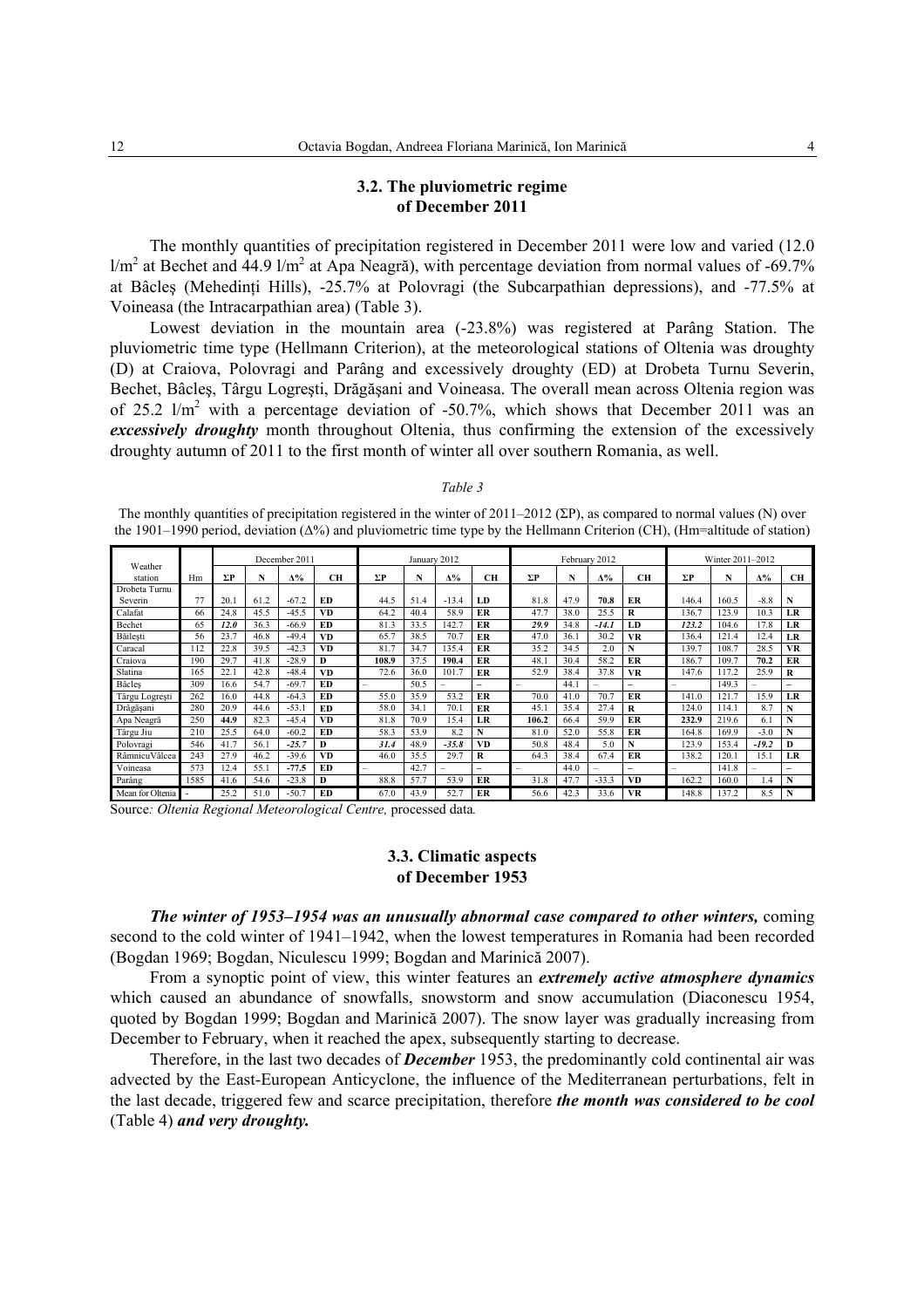The warm period of December 1953 spanned the interval 1–6 December 1953, with a dominant atmospheric circulations from the western sector (W, NW, SW), and weather cooling on 7 December 1953, with circulations coming from the eastern sector (NE, E, SE). The warmest day was 1 December 1953, the coldest one 25 December 1953. The whole month was under an anticyclonic regime: 1–6 December, when the Azores High coupled with the North-African Anticyclone; after 7 December, there was the Central-European Cyclone with the Scandinavian Ridge, followed on 9 December by the East-European Anticyclone. Light snowfalls occurred on 17 December and 29–31 December 1953 through the coupling with a poorly developed Mediterranean Cyclone. After 1961, the minimum temperatures of December 1953 would be surpassed.

In December 1953, in the lower troposphere at the level of 850 hPa (about 1,500 m a.s.l.) there were 6 days with warm advections ( $\geq 0^{\circ}$ C), 8 days with cold advections (-13.5°C – -1.5°C), and 17 days with close-to-normal temperatures  $(-6.5^{\circ}\text{C} - +5^{\circ}\text{C})$  (Table 5). Although the monthly maximum thermal values in December 1953 were higher than in December 2011, yet monthly means were lower than in the latter case, but on the whole, December 1953 was colder than December 2011.

|                |                 | Tmin |                 | Tmax |                    | Tmin            |      | Tmax            |      |
|----------------|-----------------|------|-----------------|------|--------------------|-----------------|------|-----------------|------|
| Locality       | $\rm ^{\circ}C$ | Date | $\rm ^{\circ}C$ | Date | Locality           | $\rm ^{\circ}C$ | Date | $\rm ^{\circ}C$ | Date |
| Cumpăna        | $-19.5$         | 25   | 13.0            | 1    | Rusetu             |                 |      | 17.8            | 1    |
| Voineasa       | $-19.7$         | 25   | 14.2            | 1    | Făurei             |                 |      | 18.6            |      |
| Olănesti       |                 |      | 17.3            | 1    | Jurilovca          |                 |      | 17.2            |      |
| Polovragi      |                 |      | 17.5            | 1    | Valea Călugărească |                 |      | 18.6            |      |
| Târgu Jiu      |                 |      | 17.5            | 1    | Mănești            |                 |      | 21.0            |      |
| Târgu Logrești |                 |      | 18.5            | 1    | Pietroasa          |                 |      | 20.0            |      |
| Aninoasa       |                 |      | 17.3            | 1    | Buzău              |                 |      | 19.7            | 1    |
| Strehaia       |                 |      | 18.4            | 1    | Istrita            |                 |      | 20.0            |      |
| Doicesti       |                 |      | 22.0            | 1    | Adjud              |                 |      | 18.6            |      |
| Câmpina        |                 |      | 20.5            | 1    | Nicoresti          |                 |      | 17.3            |      |
| Voinești       |                 |      | 19.5            | 1    | Panciu             |                 |      | 18.5            |      |
| Bocșa Montană  | $-16.2$         | 25   |                 |      | Târgoviște         |                 |      | 21.0            |      |
| Svinița        |                 |      | 18.1            | 1    | Pucioasa           |                 |      | 21.6            | 1    |
| Slăvești       |                 |      | 16.6            | 1    | Curtea de Arges    |                 |      | 18.6            |      |
| Găești         |                 |      | 18.2            | 1    | Moroeni            |                 |      | 15.5            |      |
| Nucet          |                 |      | 17.7            | 1    | Arefu              |                 |      | 17.6            |      |
| Pitești        |                 |      | 19.6            | 1    | Câmpulung          |                 |      | 17.2            |      |
|                |                 |      |                 |      | Omu Peak           |                 |      | 8.2             |      |

#### Table 4

Extreme temperature values in December 1953 and registration date<sup>2</sup>

Source: Socialist Republic of Romania Climatological Atlas, 1966.

In general, the first snow-layer day occurred  $2-3$  days later than the first snowfall day, and sometimes even on the same day, which means earlier in the east of the Romanian Plain (17 December) than in the West Plain (23 December), the delay being about one week. The cause was on the one hand, the presence of the Carpathian Curvature in the way of the air masses, deviating and delaying their simultaneous arrival on all the Plain, and, on the other hand, the milder (Submediterranean) climatic influences from the south and west of the Oltenia Plain. In Northern Bărăgan and the Lower Siret Plain, the North wind would scatter the snow, so that the first snow layer was formed around 23–24 December 1953.

 $2$  The date is assumed by the intensity of cooling at the level of 850 hPa, for all minimum temperatures registered in Tables 4, 7 and 10, Tmin=Minimum temperature, Tmax = Maximum temperature.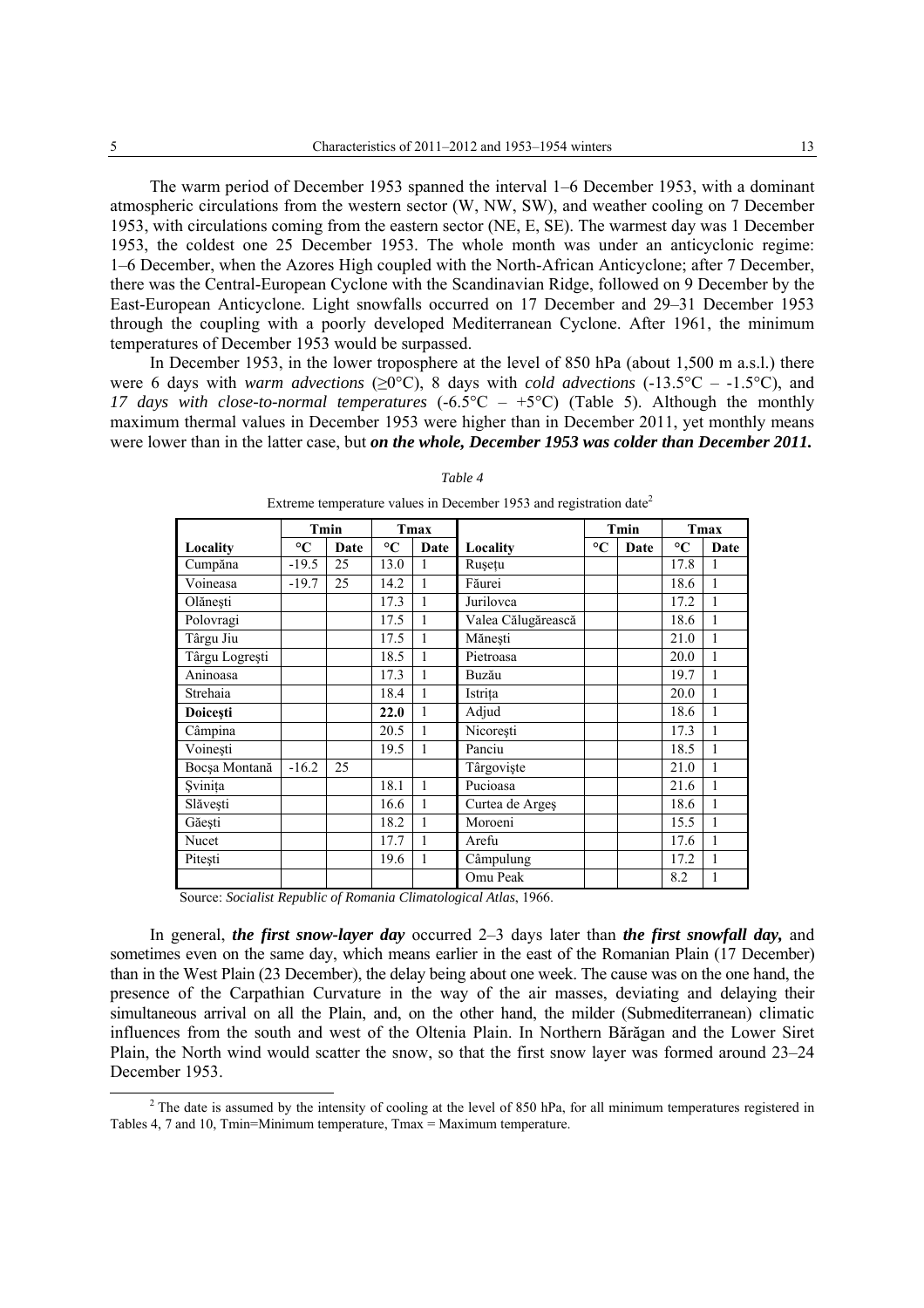#### Table 5

| Date           | <b>Isotherms</b> | Date | <b>Isotherms</b> | Date | <i>Isotherms</i> | Date | <b>Isotherms</b> | Date | <b>Isotherms</b> |
|----------------|------------------|------|------------------|------|------------------|------|------------------|------|------------------|
|                | 3.58.0           |      | $-3.03.0$        | 15   | $-10.0-1.5$      | 22   | $-5.0-1.5$       | -29  | $-5.0-3.0$       |
| 2              | 0.65             |      | $-1.51.5$        | 16   | $-10.0-3.0$      | 23   | $-6.5-1.5$       | -30  | $-3.01.5$        |
| 3              | 1.56.5           | 10   | $-1.51.5$        | 17   | $-10.0-5.0$      | 24   | $-10.0$ -5.0     | 31   | $-3.03.0$        |
| $\overline{4}$ | $5 \dots 6.5$    |      | $-1.51.5$        | 18   | $-10.0-3.0$      | 25   | $-13.5-10.0$     |      |                  |
| 5              | $5 \dots 6.5$    | 12   | $-5.00.0$        | 19   | $-10.0-3.5$      | 26   | $-10.0$ -5.0     |      |                  |
| 6              |                  |      | $-6.5$ $-1.5$    | 20   | $-6.5-1.5$       | 27   | $-5.0 - 3.5$     |      |                  |

 $-5.0$ 

 $0<sub>0</sub>$ 

 $28$ 

 $-5.0$ 

 $3<sub>0</sub>$ 

Isotherms (°C) at 850 hPa above Romania, 00 UTC, in December 1953

Source: http://www.wetterzentrale.de.

 $\overline{14}$ 

### 3.4. The thermal regime of January 2012

The monthly thermal means ranged between -3.9 $\degree$ C at Voineasa and +0.8 $\degree$ C at Drobeta Turnu Severin and Calafat, with deviations from the monthly multiannual means of  $0.0^{\circ}$ C at Apa Neagră and 2.6 °C at Calafat. The thermal time types (Hellmann Criterion) of January 2012 registered by weather stations were normal (N) in the hillsides and Subcarpathian depressions (Târgu Logrești, Apa Neagră, Târgu Jiu, and Polovragi) and warm (W) in the Oltenia Plain and the Mehedinti Hills (Calafat, Băilești, Caracal, and Bâcleș). The overall monthly mean of the entire region was -1.6°C, with deviation from the normal mean of  $1.2^{\circ}$ C, therefore January 2012 was assumed to be a warmish (WS) month (Hellmann Criterion).

The monthly maximum air temperatures, registered in the first part of the month (2–4 January) and in its second decade (23 January), stood between  $11.6^{\circ}$ C at Drăgășani and Apa Neagră, and 16.1°C at Calafat, with a monthly maximum mean of 12.4°C throughout Oltenia (Table 6).

#### Table 6

The air thermal regime in January 2012: normal (N); mean (M); deviation from normal ( $\Delta T$ ), Hellmann Criterion (CH), air minimum temperature (Tmin), air maximum temperature (Tmax) and minimum temperature on soil (Tmin Soil) in Oltenia, January 2012 (Hm=altitude of station)

| Weather               |      |        |        |        |           | Tmin            |      |                 | Tmax           | <b>Tmin Soil</b>         |          |
|-----------------------|------|--------|--------|--------|-----------|-----------------|------|-----------------|----------------|--------------------------|----------|
| station               | Hm   | N      | М      | ΔT     | <b>CH</b> | $\rm ^{\circ}C$ | Date | $\rm ^{\circ}C$ | Date           | $\rm ^{\circ}C$          | Date     |
| Drobeta Turnu Severin | 77   | $-1.1$ | 0.8    | 1.9    | <b>WS</b> | $-16.6$         | 31   | 14.2            | 3              | $-13.8$                  | 31       |
| Calafat               | 66   | $-1.8$ | 0.8    | 2.6    | W         | $-19.2$         | 31   | 16.1            | 3              | $-27.8$                  | 31       |
| Bechet                | 65   | $-2.2$ | $-0.5$ | 1.7    | WS        | $-24.4$         | 31   | 15.1            | 23             | $-22.0$                  | 31       |
| Băilesti              | 56   | $-2.3$ | $-0.3$ | 2.0    | W         | $-24.0$         | 31   | 14.5            | 23             | $-28.2$                  | 31       |
| Caracal               | 112  | $-2.9$ | $-0.8$ | 2.1    | W         | $-23.0$         | 31   | 12.7            | 23             | $-22.5$                  | 30       |
| Craiova               | 190  | $-2.6$ | $-0.9$ | 1.7    | WS        | $-20.4$         | 31   | 12.8            | 23             | $-26.0$                  | 31       |
| Slatina               | 165  | $-2.4$ | $-1.2$ | 1.2    | <b>WS</b> | $-19.7$         | 31   | 11.9            | 23             | $-23.3$                  | 31       |
| <b>Bâcles</b>         | 309  | $-3.0$ | $-1.0$ | 2.0    | W         | $-17.7$         | 31   | 12.4            | 3              |                          |          |
| Târgu Logrești        | 262  | $-2.7$ | $-2.6$ | 0.1    | N         | $-23.9$         | 31   | 12.5            | $\overline{4}$ | $-23.6$                  | 31       |
| Drăgășani             | 280  | $-2.2$ | $-0.8$ | 1.4    | WS        | $-16.8$         | 31   | 11.6            | 23             | $-23.3$                  | 31       |
| Apa Neagră            | 250  | $-2.6$ | $-2.6$ | 0.0    | N         | $-24.6$         | 31   | 11.6            | 4              | $-18.8$                  | 31       |
| Târgu Jiu             | 210  | $-2.6$ | $-1.7$ | 0.9    | N         | $-19.3$         | 31   | 12.4            | 23             | $-21.6$                  | 31       |
| Polovragi             | 546  | $-3.2$ | $-2.5$ | 0.7    | N         | $-20.4$         | 31   | 11.7            | 3              | $-26.2$                  | 31       |
| Râmnicu Vâlcea        | 243  | $-2.2$ | $-1.2$ | 1.0    | WS        | $-18.6$         | 31   | 12.8            | 4              | $-18.3$                  | 31       |
| Voineasa              | 573  | $-4.7$ | $-3.9$ | 0.8    | N         | $-22.0$         | 31   | 7.4             | 13             | $\overline{\phantom{0}}$ | $\equiv$ |
| Parâng                | 1585 | $-5.9$ | $-6.9$ | $-1.0$ | $\bf CO$  | $-16.6$         | 31   | 8.2             | $\overline{2}$ |                          |          |
| Mean for Oltenia      |      | $-2.8$ | $-1.6$ | 1.2    | <b>WS</b> | $-20.5$         |      | 12.4            |                | $-22.7$                  |          |
| Obârsia Lotrului      | 1348 | $-6.2$ | $-7$   | $-0.8$ | N         | $-27.3$         | 31   | 5.6             | 3              |                          |          |

Source: Oltenia Regional Meteorological Centre, processed data.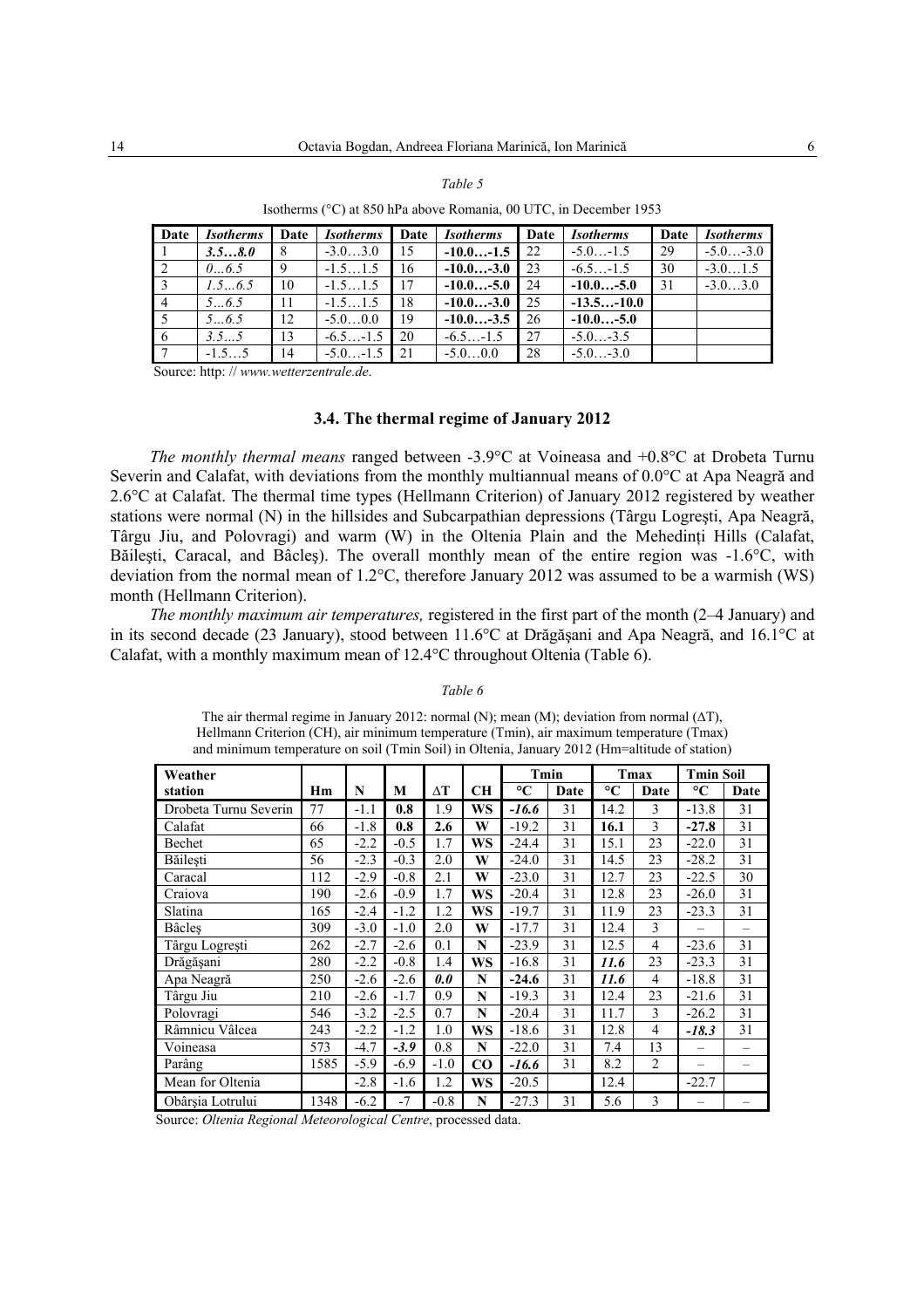*The monthly minimum air temperatures* in Oltenia, registered on the last day of the month, were of -24.6°C at Apa Neagră in the Subcarpathian depression and -16.6°C at Drobeta Turnu Severin and Parâng, with a monthly minimum mean of -20.5°C. Minimum temperatures were caused by severe frost wave at the end of January and the first decade of February, and the cooling process that started on the night of 26/27 January 2012 (Table 3, Fig. 3), as revealed by the linear tendency of evolution of the three thermal parameters (daily minimum, mean and maximum).



Fig. 2 – The variation of air temperature, daily means (Med zil), daily minimum (Med Min) and maximum temperature mean (Med Max), calculated for the entire region and the linear tendency of evolution, January 2012.

*The monthly minimum temperature on soil surface*: -27.8°C at Caracal and -18.3°C at Râmnicu Vâlcea, also registered on most of the territory on 31 January.

*The monthly minimum temperature mean on soil surface* was of -22.7°C throughout the region (Table 3). Analysing weather evolution in the lower troposphere at the level of 850 hPa (Table 3), it emerges that there were 2 days with warm advections ( $\geq 0^{\circ}$ C on  $2^{nd}-3^{rd}$ ) and *11 days with cold advections*  $(-14...5^{\circ}C$  on  $15^{th} - 19^{th}$  and  $-16...5^{\circ}C$  on  $26^{th} - 31^{st}$ ), as well as 18 days with close-tonormal temperatures  $(-8 - +5^{\circ}C)$ .

| Date            | <b>Isotherms</b> | Date | <b>Isotherms</b> | Date | <b>Isotherms</b> | Date | <b>Isotherms</b> | Date | <b>Isotherms</b> |
|-----------------|------------------|------|------------------|------|------------------|------|------------------|------|------------------|
|                 | $-8$ $-4$        | -8   | $-60$            | 15   | $-10-6$          | 22   | $-8-4$           | -29  | $-10-8$          |
| $\sqrt{2}$      | $-6 + 1$         | -9   | $-6$ –4          | 16   | $-12-9$          | -23  | $-5$ . 0         | 30   | $-16-8$          |
| $\vert 3 \vert$ | $+1+6$           | 10   | $-8$ . $-5$      | 17   | $-14-12$         | 24   | $-5$ . 0         | 31   | $-15-10$         |
| $\overline{4}$  | $0+5$            | -11  | $-8-6$           | 18   | $-15-10$         | 25   | $-6-2$           |      |                  |
|                 | $-3+5$           | 12   | $-6$ –4          | 19   | $-12-5$          | 26   | $-10-4$          |      |                  |
| - 6             | $-2+2$           | 13   | $-5+1$           | 20   | $-50$            | 27   | $-12-5$          |      |                  |
|                 | $-5+2$           | 14   | $-8$ $-5$        | 21   | $-50$            | 28   | $-8-6$           |      |                  |

*Table 7*  Isotherms (°C) at 850 hPa above Romania, 00 UTC, in January 2012

Source: http: // *www.wetterzentrale.de*.

Most of January 2012 was dominated by an anticyclonic regime characterised by *the presence of a high air pressure belt* (formed of the Azores High coupled with the North-African Anticyclone and the East-European Anticyclone, or only of the Azores High and the East-European Anticyclone), which at different periods of time:(24–28 and 30–31 January, 1–4, 5–8 and 13–14 February) acted coupled either with the Icelandic Depression, or more often with the Mediterranean Cyclones in generating snowfalls, sometimes very abundant and snowstorms, the heaviest snowstorm occurring on 25 January.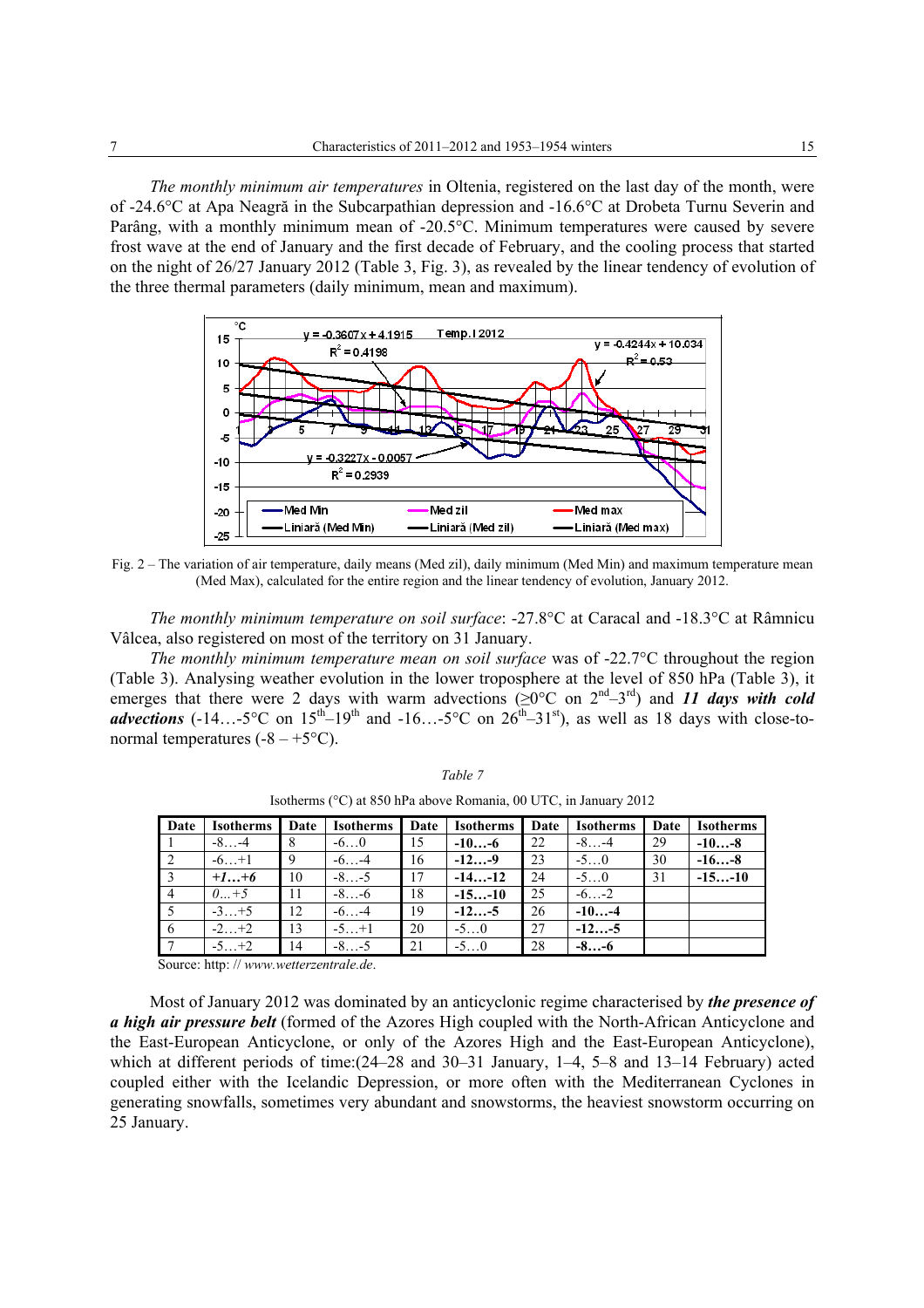### **3.5. The pluviometric regime of January 2012**

*Monthly quantities of precipitation:* 31.4  $1/m^2$  at Polovragi and 108.9  $1/m^2$  at Craiova in the central part of the region, with percentage deviations from the multiannual means of -35.8% at Polovragi and 190.4% at Craiova (Table 3). The pluviometric time type (Hellmann Criterion) at the meteorological stations of Oltenia was very droughty (VD) at Polovragi and exceedingly rainy (ER) in most of the region.

*The precipitation mean* for the whole region( $67.0 \text{ l/m}^2$ ), with percentage deviation of  $52.7\%$ , classifies January as an exceedingly rainy (ER) month.

*Climatic risk phenomena* were: fall of liquid precipitation (1–24 January), *mixed* falls (25 January), and *snowstorm-associated heavy snowfalls* (a yellow code warning of dangerous meteorological phenomena having been issued the previous day), *wind gusts* of 60–80 km/hr, especially in the southeast of the country and glazed-frost in the south of the Dobrogea Plateau and the Romanian Plain.

The heavy snowfalls deposited a consistent < 10 cm – thick snow layer in the east of the Bărăgan Plain and the north of the Dobrogea Plateau and of over 100 cm in the Southern Carpathians (Parâng 106 cm, Bâlea Lake 164 cm, Omu Peak 107 cm, etc.).

The local geographical conditions (altitude, landform, orientation towards wind direction, etc.), caused uneven snow accumulation, snowstorms, snowdrifts and piles that blocked the road traffic and buried in snow settlements, especially in the counties in the east of the Romanian Plain and in the Carpathian Curvature area.

### **3.6. Climatic aspects of January 1954**

In *January 1954,* the same territory was also under the influence of high pressure anticyclonic formations from North-Eastern Europe, with advections of very cold air that, interferring with the Mediterranean depressions, caused abundant snowfalls and severe frosts, that month being qualified as very cold.

In the middle of the month, after two days (16<sup>th</sup> and 17<sup>th</sup>) of positive temperatures (+9...+10<sup>o</sup>C), the weather cooled again under the influence of the Scandinavian Anticyclone (22–28 January).

In the second part of January, Romania was under the influence of this anticyclone and also of a vast cyclonic Mediterranean area, located in the south of Italy, which moved slowly towards the east and north-east. Consequently, the wind blew very strongly from the east and north-east, the sky was overcast and there were snowfalls in most of the region, with severe cooling and snowstorms in the east.

In January 1954, *very low minimum thermal values* were being registered *(4 values ≤ -30.0°C)*, some of them still not exceeded to this day.

We notice that *January 1954 monthly minimum and maximum thermal values are much lower than in January 2012*.

Analysing soil surface synoptic maps it emerged that the snowstorms of January 8, 10, 15 and 29–31 were the consequence of the coupling of the Mediterranean Cyclones with the anticyclonic belt formed between the Azores High and the East-European Anticyclone, or between the Azores High and the Scandinavian Anticyclone, that lasted the whole month. The ensuing snow layer persisted and became ever thicker that winter.

In the short intervals of close-to-normal temperature, the Azores High coupled with the North-African Anticyclone prevailed, the advection of a warmer air mass leading to a rise in temperature on 20 and 21 January (Table 8).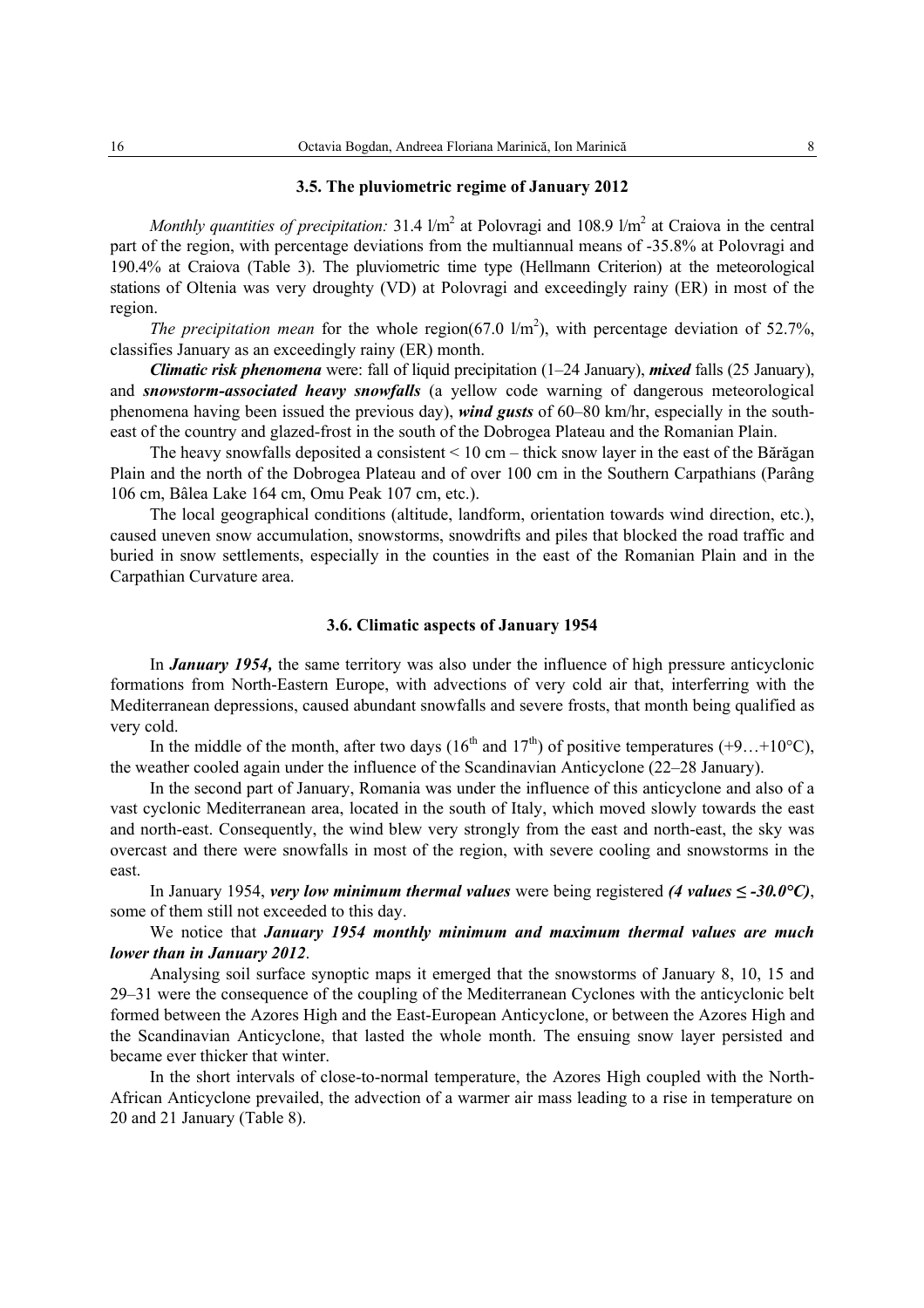#### *Table 8*

|                | Date-Isotherms |    | Date-Isotherms |    | Date-Isotherms |    | Date-Isotherms |    | Date-Isotherms |
|----------------|----------------|----|----------------|----|----------------|----|----------------|----|----------------|
|                | $-50$          | 8  | $-7.5-3$       | 15 | $-7.5-1.5$     | 22 | $-10-5$        | 29 | $-10-3$        |
| $\mathbf{1}$ 2 | $-10-5$        | 9  | $-10-7.5$      | 16 | $-5$ -1.5      | 23 | $-15.0-7.5$    | 30 | $-15.0$ -5.0   |
| $\sqrt{3}$     | $-10-7.5$      | 10 | $-12.5-7.5$    | 17 | $-30$          | 24 | $-20.0$ -15.0  | 31 | $-10-1.5$      |
| $\vert 4$      | $-12.5-6$      |    | $-12.5-7.5$    | 18 | $-5$ 0         | 25 | $-20.0$ -17.5  |    |                |
| $\mathsf{I}$ 5 | $-10-5$        | 12 | $-15.0-12.5$   | 19 | $-10-7.5$      | 26 | $-20.0-15.0$   |    |                |
| $\overline{6}$ | $-7.5-5$       | 13 | $-15.0-10.0$   | 20 | $-12.5-5$      | 27 | $-20.0-15.0$   |    |                |
| $\overline{1}$ | $-7.5-3$       | 14 | $-15.0-5.0$    | 21 | $-50$          | 28 | $-20.0-12.5$   |    |                |

Isotherms (°C) at 850 hPa above Romania, 00 UTC, in January 1954

Source: http: // *www.wetterzentrale.de*.

The weather evolution in January 1954, in the lower troposphere at the level of 850 hPa (about 1,500 m a.s.l.) was characterized by *22 days with cold and very cold advections* (-20 and -3°C) and 9 *days with close – to – normal temperatures*  $(-7^{\circ}C - 0^{\circ}C)$  (Table 8).

The whole month was very cold (VC) and extremely cold (EC) in the interval 22–31 Janaury 1954, when the *frost wave lasted for 9 days* with a *peak of 6 days* (23–28 January), while in January 2012, lowest minimum temperatures (-25…-24°C) were registered only for one day at the end of the month (31 January).

## **3.7. The thermal regime of February 2012**

*The monthly average air temperature values* were -6.6°C at Caracal (in the south-east of Oltenia) and -3.9°C at Râmnicu Vâlcea (in the Olt Corridor), with deviations from the multiannual means of -6.2°C at Bechet in the south of the region and -2.7°C at Voineasa. Thermal time-types (Hellmann Criterion), in Oltenia ranged between very cold (VC) in most of the Oltenia Plain in the Getic Plateau at Târgu Logreşti and in the Subcarpathian Depression at Apa Neagră, and cold (CL) in the high hilly and mountainous area (Table 9).

*The minimum air temperature values* (-28.9°C at Băileşti and -17.9°C at Drăgăşani) were registered on 1 February, while the *monthly minimum temperature* mean of -23.1°C, was lower than in January.

The minimum temperatures at Calafat, Bechet, Băileşti, Târgu Logreşti, Apa Neagră and Obârşia Lotrului, marked with an asterisk in Table 9, represent *climatic records* for these stations, being the lowest values of the whole data series, not only because of frost waves, but also of radiative cooling caused by the cold air flows from the Carpathian-Balkan Mountains and the temperature inversions. The record low minimum temperatures in February registered in Bulgaria, a country situated south of the Danube, were also caused by these factors.

In February 2012 there were two frost waves. A first one from 31 January to 18 February, with certain temperature increases for a few days, basically *a lengthy interval of 19 consecutive days.* It was one of the longest frost wave episodes ever registered in Romania, with extremely low minimum values on *31 January, 1 and 9 February* (Table 9, Fig. 3). The second frost wave came at the end of February and lasted for 3 days: 27, 28, 29.

This was also confirmed by the analysis of the thermal field at the level of 850 hPa (Table 10). The configuration of this field shows the presence of *two cold and very cold advections*  $(-18 - 0^{\circ}C)$ , which generated 21 days of severest frost on 1 and 9–10 February 2012. Furthermore, there were 7 days with close-to-normal temperatures (-9 – +2 $^{\circ}$ C) and a relatively warm day (0–5 $^{\circ}$ C).

The official number of casualties left by the **severe lasting** *frost wave (31 January – 18 February),* was of 86, on 10 February about 60,000 people were blocked by accumulations of frozen snow formed by wind drifted snow all over the country. Note: more than 600 casualties on the Continent until that date.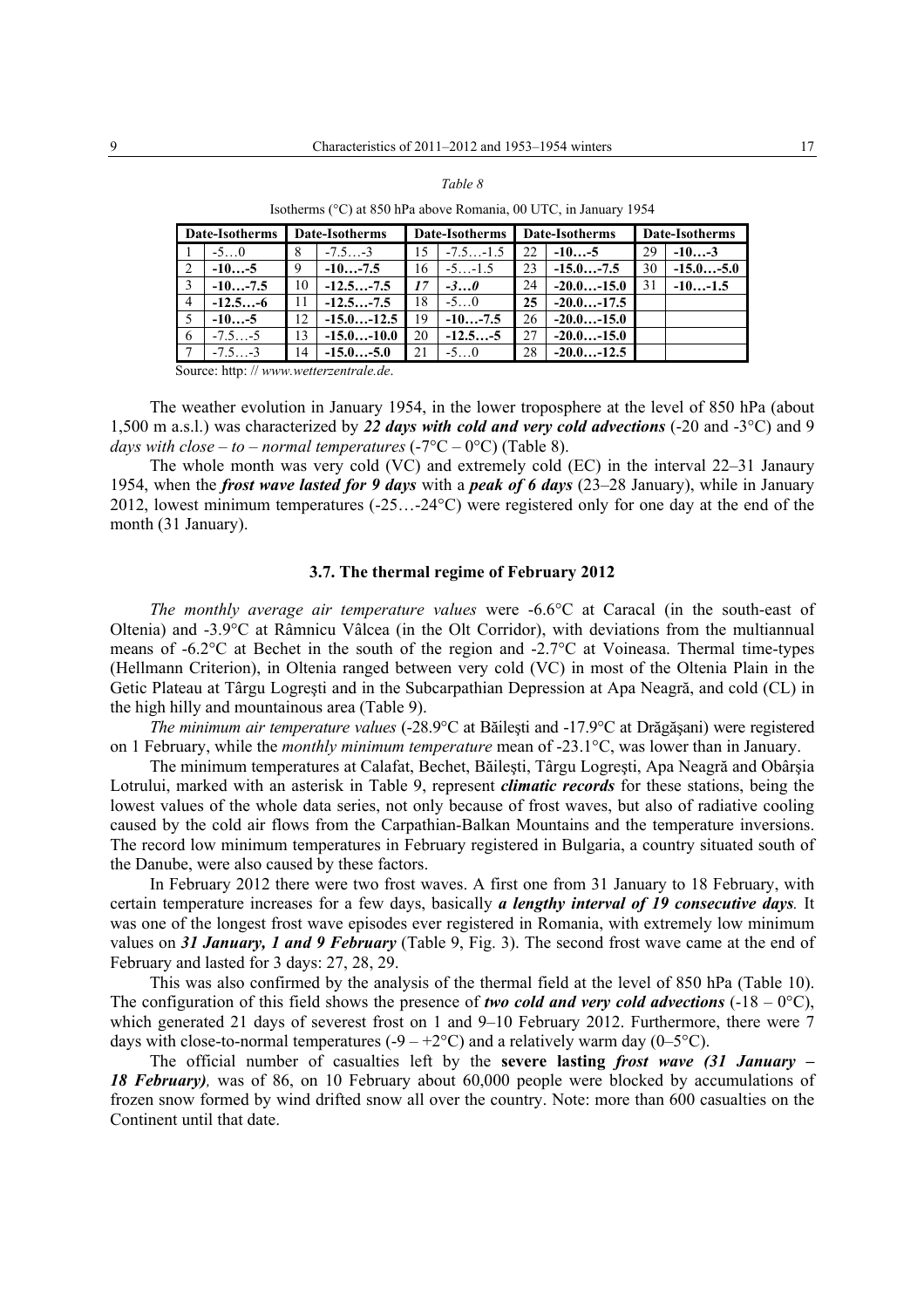Table 9

The air thermal regime in February 2012: normal (N); mean (M); deviation from normal ( $\Delta T$ ), Hellmann Criterion (CH), air minimum temperature (Tmin), air maximum temperature (Tmax) and minimum temperature on soil (Tmin Soil) in Oltenia, January 2012 (Hm=altitude of station)

|                                                                                                                                                                       |                          |        |        |            |                        | Tmin            |                | Tmax            |      | <b>Tmin Soil</b>         |                          |
|-----------------------------------------------------------------------------------------------------------------------------------------------------------------------|--------------------------|--------|--------|------------|------------------------|-----------------|----------------|-----------------|------|--------------------------|--------------------------|
| <b>Wheather station</b>                                                                                                                                               | Hm                       | N      | M      | $\Delta T$ | <b>CH</b>              | $\rm ^{\circ}C$ | Date           | $\rm ^{\circ}C$ | Date | $\rm ^{\circ}C$          | Date                     |
| Drobeta Turnu Severin                                                                                                                                                 | 77                       | 0.9    | $-3.9$ | $-4.8$     | CL                     | $-21.7$         | 9              | 13.6            | 25   | $-23.4$                  | 9                        |
| Calafat                                                                                                                                                               | 66                       | 0.4    | $-5.2$ | $-5.6$     | <b>VC</b>              | $-26.1*$        | 9              | 12.6            | 25   | $-28.6$                  | 9                        |
| Bechet                                                                                                                                                                | 65                       | $-0.1$ | $-6.3$ | $-6.2$     | <b>VC</b>              | $-24.0*$        | 1              | 11.8            | 25   | $-24.0$                  | $\mathbf{1}$             |
| Băilești                                                                                                                                                              | 56                       | $-0.1$ | $-5.9$ | $-5.8$     | <b>VC</b>              | $-28.9*$        | $\mathbf{1}$   | 9.6             | 25   | $-31.6$                  | 9                        |
| Caracal                                                                                                                                                               | 112                      | $-0.7$ | $-6.6$ | $-5.9$     | <b>VC</b>              | $-23.2$         | 1              | 7.2             | 25   | $-23.2$                  | $\overline{2}$           |
| Craiova                                                                                                                                                               | 190                      | $-0.4$ | $-5.9$ | $-5.5$     | <b>VC</b>              | $-22.6$         | 9              | 8.9             | 25   | $-27.0$                  | 1                        |
| Slatina                                                                                                                                                               | 165                      | $-0.2$ | $-6.0$ | $-5.8$     | $\mathbf{V}\mathbf{C}$ | $-23.9$         | 9              | 10.4            | 25   | $-25.7$                  | $\overline{2}$           |
| Bâcleş                                                                                                                                                                | 309                      | $-0.9$ | $-5.9$ | $-5.0$     | <b>VC</b>              | $-19.5$         | 1              | 8.5             | 25   | ٠                        | $\overline{\phantom{a}}$ |
| Târgu Logrești                                                                                                                                                        | 262                      | $-0.7$ | $-5.9$ | $-5.2$     | <b>VC</b>              | $-28.1*$        | 9              | 12.6            | 25   | $-32.2$                  | 9                        |
| Drăgășani                                                                                                                                                             | 280                      | $-0.2$ | $-4.6$ | $-4.4$     | CL                     | $-17.9$         | $\mathbf{1}$   | 11.5            | 25   | $-24.0$                  | 1;2                      |
| Apa Neagră                                                                                                                                                            | 250                      | $-0.6$ | $-6.0$ | $-5.4$     | <b>VC</b>              | $-28.4*$        | 9              | 12.4            | 24   | $-29.6$                  | 9                        |
| Târgu Jiu                                                                                                                                                             | 210                      | $-0.4$ | $-4.7$ | $-4.3$     | CL                     | $-22.6$         | 9              | 16.9            | 24   | $-29.4$                  | 9                        |
| Polovragi                                                                                                                                                             | 546                      | $-1.4$ | $-5.0$ | $-3.6$     | CL                     | $-20.6$         | $\overline{2}$ | 12.0            | 25   | $-26.7$                  | 9                        |
| Râmnicu Vâlcea                                                                                                                                                        | 243                      | 0.0    | $-3.9$ | $-3.9$     | CL                     | $-19.4$         | 9              | 17.1            | 25   | $-23.0$                  | 9                        |
| Voineasa                                                                                                                                                              | 573                      | $-2.5$ | $-5.2$ | $-2.7$     | CL                     | $-22.7$         | $\mathbf{1}$   | 12.2            | 24   | $\overline{\phantom{0}}$ | $\overline{\phantom{0}}$ |
| Parâng                                                                                                                                                                | 1585                     | $-5.6$ | $-9.1$ | $-3.5$     | CL                     | $-21.7$         | $\overline{2}$ | 5.6             | 23   | $\overline{\phantom{0}}$ | $\overline{\phantom{0}}$ |
| Mean for Oltenia                                                                                                                                                      | $\overline{\phantom{0}}$ | $-0.8$ | $-5.6$ | $-4.9$     | CL                     | $-23.1$         |                | 11.4            |      | -                        |                          |
| Obârșia Lotrului<br>$\Omega_1 \cup \Omega_2$ $\Omega_3$ $\Omega_4$ $\Omega_5$ $\Omega_7$ $\Omega_8$ $\Omega_9$ $\Omega_1$ $\Omega_2$ $\Omega_3$ $\Omega_3$ $\Omega_1$ | 1348                     | $-5.5$ | $-8.8$ | $-3.3$     | CL<br>$-2.1111$        | $-28.6*$        | 1              | 5.4             | 23   |                          |                          |

Source: Oltenia Regional Meteorological Centre, processed data.



Fig. 3 - The variation of the air temperature, daily means, daily minimum and maximum temperature mean, calculated for the entire region in February 2012.

Source: Oltenia Regional Meteorological Centre, processed data.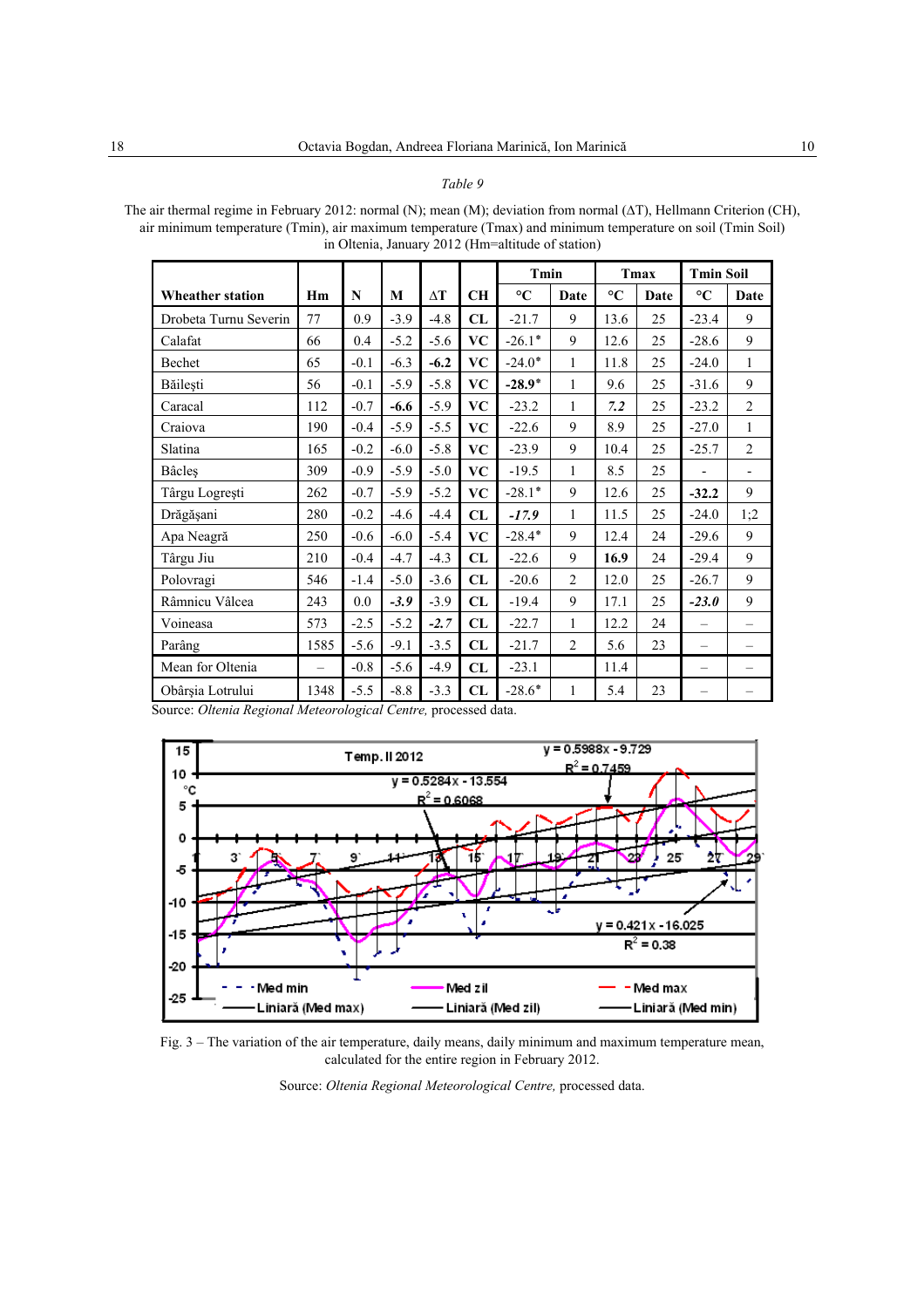The arrival of spring, associated with weather warming, was the result of some macro-processes at the level of the whole northern hemisphere and of Europe, being more obvious starting on 16 February, when daily maximum temperatures became positive (Fig. 3) and on 24 February, when daily thermal means became positive, too. There was a general trend of air temperature increase.

|  | Table | $\prime$ |
|--|-------|----------|
|--|-------|----------|

|                | Date Isotherms |     | Date Isotherms   Date Isotherms   Date Isotherms |    |           |     |           |    | Date Isotherms |
|----------------|----------------|-----|--------------------------------------------------|----|-----------|-----|-----------|----|----------------|
|                | $-16-10$       | -8  | $-15-5$                                          | 15 | $-15-8$   | 22  | $-5-1$    | 29 | $-12-4$        |
| $\sqrt{2}$     | $-18-12$       | -9  | $-14-12$                                         | 16 | $-9$ -6   | 23  | $-4$ 0    |    |                |
| $\overline{3}$ | $-16-10$       | 10  | $-15-14$                                         | 17 | $-14-8$   | 24  | $-4$ $+2$ |    |                |
| $\vert 4$      | $-100$         | -11 | $-14-12$                                         | 18 | $-12-5$   | 25  | $0 + 5$   |    |                |
| $\mathsf{L}$ 5 | $-10+1$        | 12  | $-12-8$                                          | 19 | $-8$ $-4$ | -26 | $-5+2$    |    |                |
| l 6            | $-100$         | 13  | $-10-4$                                          | 20 | $-60$     | 27  | $-10-4$   |    |                |
|                | $-10+1$        | 14  | $-12-4$                                          | 21 | $-100$    | 28  | $-12-10$  |    |                |

Isotherms (°C) at 850 hPa above Romania, 00 UTC, in February 2012

Source: *www.wetterzentrale.de*.

*Minimum temperatures on soil surface* were extremely low (-23°C at Râmnicu Vâlcea and – 32.2°C at Târgu Logreşti (Table 9), which shows that severe cooling was not only in the air, on soil surface and at depth, but also on rivers and lakes, covering them with a thick ice layer. The severe frost registered at the end of February and the beginning of March blocked river traffic, damaged the ships caught in the ice and the installations of the Danube harbours.

## **3.8. The pluviometric regime of February 2012**

*The monthly quantities of precipitation in February* (29.9  $1/m^2$  at Bechet and 106.2  $1/m^2$  at Apa Neagră), and their deviations from the multiannual means stood between -14.1% at Bechet (-33.3% at Parâng in the mountain area) and 70.8% at Drobeta Turnu Severin. Pluviometric time-types (Hellmann Criterion), looked as follows: little droughty (LD) at Bechet and exceedingly rainy (ER) at Drobeta Turnu Severin and Craiova, Târgu Logreşti, Târgu Jiu, Polovragi and Râmnicu Vâlcea, and very droughty (VD) at Parâng in the mountains (Table 3).

The monthly precipitation mean for the entire region was of 56.6  $1/m^2$ , with percentage deviation from the multiannual mean of 33.6%, which classifies February as a very rainy (VR) month throughout the region.

Apart from *the lasting frost wave, another climate risk phenomenon* was snowdrifting, which formed a thick snow pack (Fig. 4) not only in Oltenia, but also in the south of Moldavia, Dobrogea and Muntenia, with wind gusts of over 70–80 km/h, and visibility below 50 m in some snowstorm-affected areas. The storm buried in snow roads and railways, thus interrupting the traffic; in the Carpathian Curvature many villages, households and annexes were snow-covered. Highways, as well as crossborder roads in the south and south-east of the country were closed for almost 2 weeks, mainly because road traffic in the neighbouring countries was blocked.

*The last snow fell between 11 and 15 February, associated with snowstorm on 14–15 February, deepest snow packs reaching* 40 cm at Râmnicu Vâlcea and 135 cm at Balta (Mehedinti County). *Oltenia was one of the areas with the deepest snow pack* (Fig. 4).

Snow started melting on 16 February, when maximum positive temperatures were being registered, and lasted until 6 March. The process being slow, there was no flooding, so that on 4 March, a thin snow layer was seen only in the Subcarpathian area of Gorj County.

In this way, the soil water reserve could be remade, benefitting agriculture after an exceedingly droughty autumn.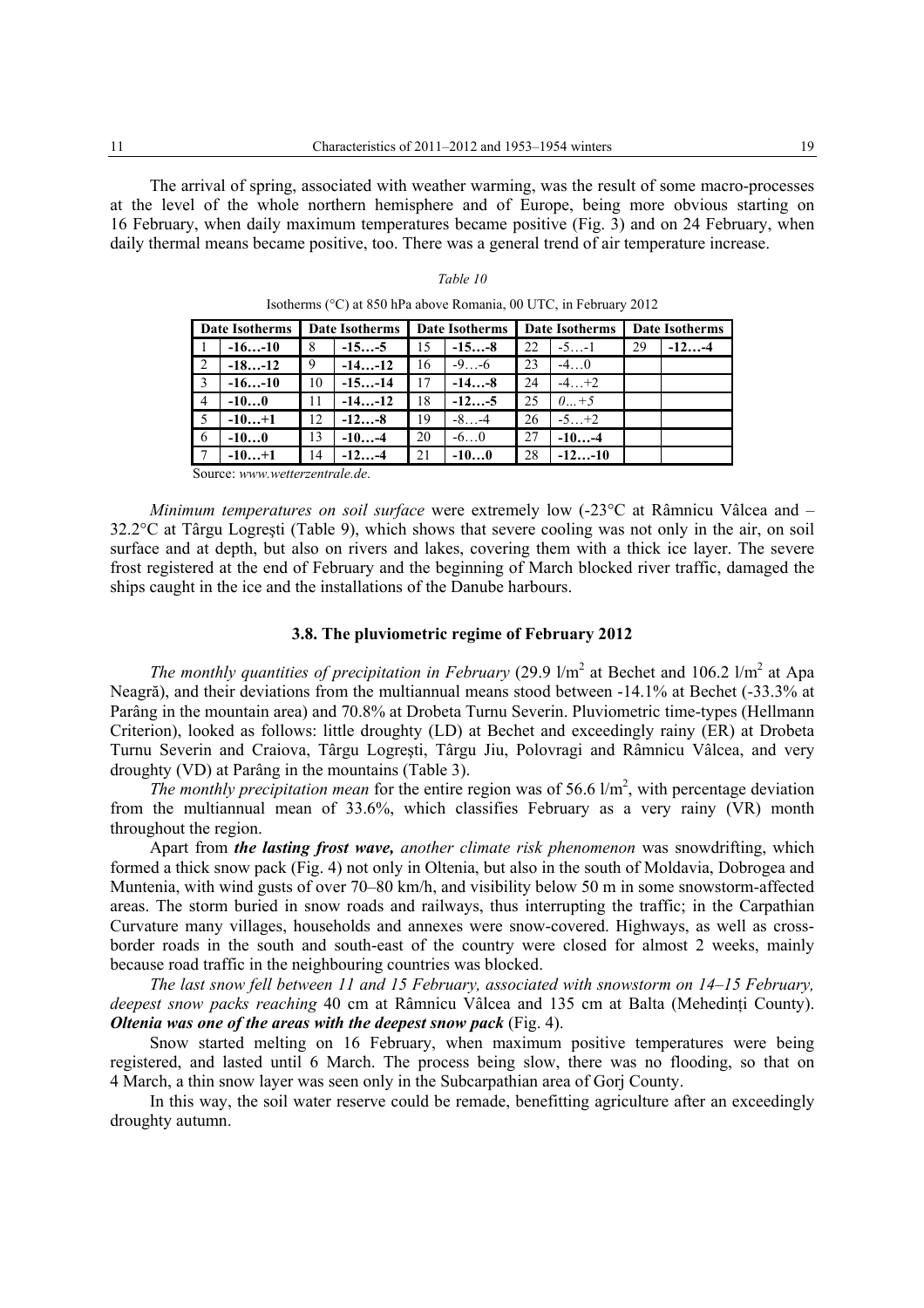

Fig. 4 – Maximum snow depth through accumulation (cm), was registered on 14 February 2012 at 08 o'clock (Source: National Meteorological Administration Bucharest).

### 3.9. Climatic aspects of February 1954

In February 1954, *minimum thermal values were very low*, some of them not yet exceeded (Table 11). Most of the monthly minimum values were registered on 5 February, others on 20–21 February, the majority between -26.0°C and < -30.0°C.

In February 1954, in the lower troposphere, at the level of 850 hPa (about 1,500 m a.s.l.), there were 17 days with cold and very cold advections  $(-17.5 - -2.5^{\circ}\text{C})$  and 11 days with close-to-normal temperatures for this month  $(-7.5 - +2.5^{\circ}C)$  (Table 12). The whole month was cold and extremely cold  $(1-11$  and  $18-23$  February). The two severe frost waves lasted for 11 days with a peak on February 4–7, the second wave, of 6 days, reached a peak on 20–23 February. The second frost wave is unusual for such a late period, when the February air temperature is normally increasing.

|                  |                 |      | Minimum thermal values (1 min) in February 1954 (°C) |                 |      |                   |                 |      |
|------------------|-----------------|------|------------------------------------------------------|-----------------|------|-------------------|-----------------|------|
|                  |                 | Tmin |                                                      |                 | Tmin |                   |                 | Tmin |
| Locality         | $\rm ^{\circ}C$ | Date | Locality                                             | $\rm ^{\circ}C$ | Date | Locality          | $\rm ^{\circ}C$ | Date |
| Slobozia         | $-25.4$         | 5.   | Amara                                                | $-28.5$         | 5.   | Cernavodă         | $-24.6$         | 5    |
| Perieti-Misleanu | $-27.1$         | 5    | Grivita                                              | $-29.1$         | 5.   | Hârșova           | $-23.6$         | 5    |
| Viziru           | $-27.5$         | 5.   | Ion Sion                                             | $-28.0$         | 5.   | Rusetu            | $-28.5$         | 5    |
| Videle           | $-29.0$         | 5    | Pârscov                                              | $-23.6$         | 5.   | Măicănesti        | $-26.4$         | 5    |
| Giurgiu          | $-30.2$         | 5    | <b>Nucet</b>                                         | $-30.5$         | 5.   | Tulnici           | $-25.2$         | 5    |
| Pitesti          | $-23.4$         | 5    | Snagov                                               | $-30.5$         | 5.   | Pucioasa          | $-23.5$         | 5    |
| Voinesti         | $-26.1$         | 5.   | Rosiori de Vede                                      | $-29.0$         | 5.   | Lehliu            | $-27.0$         | 5    |
| Budesti          | $-27.4$         | 5    | Doicesti                                             | $-23.5$         | 5.   | Bucuresti Băneasa | $-26.2$         | 5    |
| Găești           | $-27.0$         | 5    | Râmnicu Vâlcea                                       | $-26.0$         | 5.   | Slăvești          | $-31.2$         | 5    |
| Craiova          | $-27.6$         | 5    | Târgu Jiu                                            | $-28.3$         | 5.   | Târgu Logrești    | $-28.6$         | 5    |
| Polovragi        | $-19.0$         | 5    | Iancu Jianu                                          | $-27.5$         | 5.   | Voineasa          | $-25.8$         | 5    |
| <b>Sălcioara</b> | $-28.5$         | 5    |                                                      |                 |      |                   |                 |      |

Table 11 Minimum thermal values (Tmin) in February 1954 ( $^{\circ}$ C)

Source: Socialist Republic of Romania Climatologic Atlas, 1966.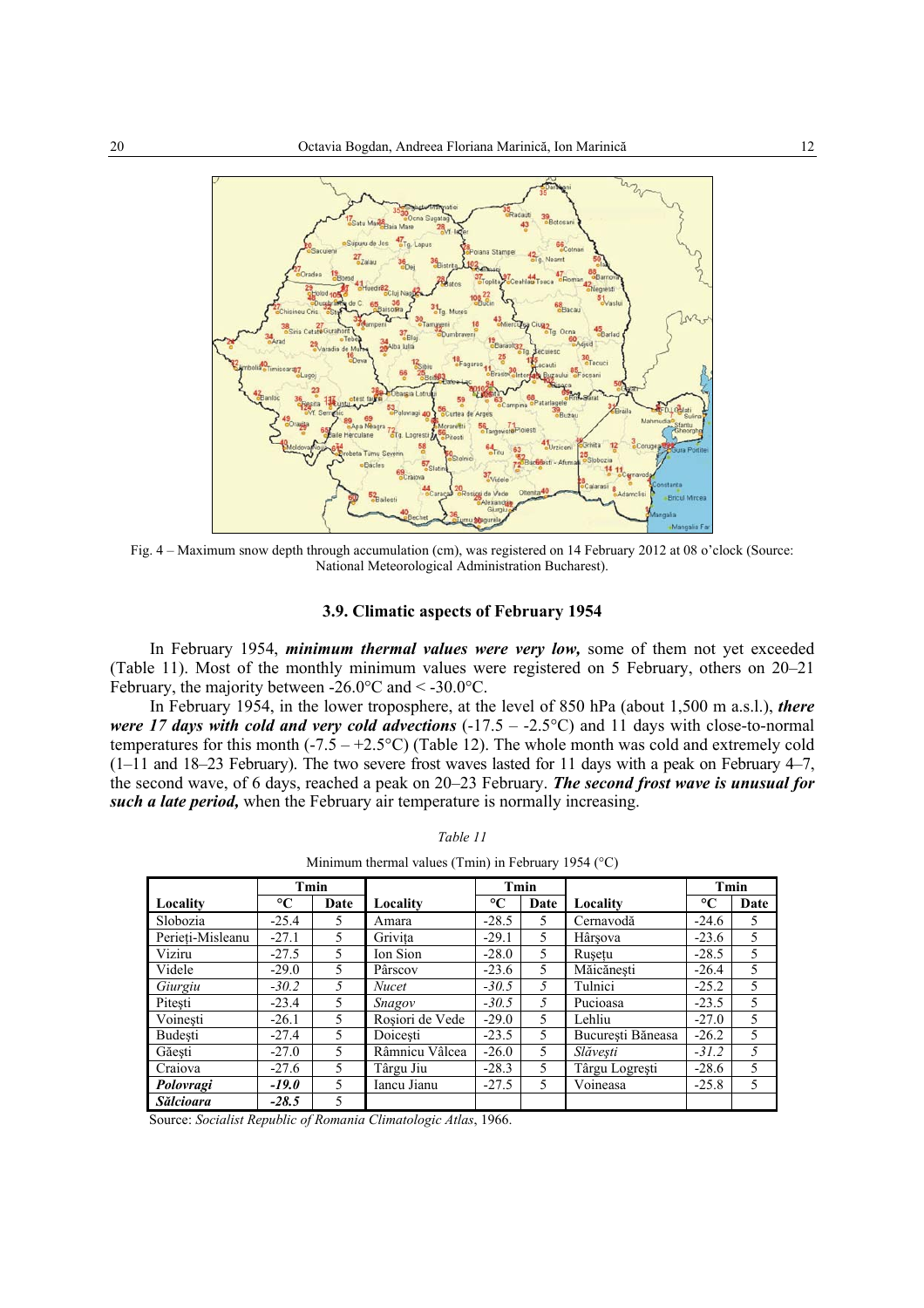In *February 1954*, atmospheric dynamics *reached a climax, out of the four snowstorm intervals* (2–4, 7–9, 17–19, and 21–22), the first was the most characteristic one.

Thus, *on 3 February,* a high pressure belt was formed above northern Europe through the juncture of the Azores High (extended over England) with the East-European Anticyclone (Fig. 5), further coupling with the Mediterranean Cyclones. At about 3,000 m altitude, there was an invasion of wet tropical air  $(+7...+8°C)$  over the arctic air, with temperatures of -15°C.

| anı |  |
|-----|--|
|-----|--|

Isotherms (°C) at 850 hPa above Romania, 00 UTC, February 1954

| Date Isotherms |              | <b>Date Isotherms</b> |              | Date Isotherms |              | Date Isotherms |              |
|----------------|--------------|-----------------------|--------------|----------------|--------------|----------------|--------------|
|                | $-12.5-2.5$  | 8                     | $-10.0-5.0$  | 15             | $-2.50.0$    | 22             | $-12.5-5.0$  |
| $\mathsf{I}2$  | $-15.0-2.5$  | 9                     | $-10.0$ -5.0 | 16.            | $-5.00.0$    | 23             | $-15.0-2.5$  |
| $\mathsf{I}$ 3 | $-12.5-2.5$  | 10                    | $-10.0-5.0$  | 17             | $-7.50.0$    | 24             | $-7.5-5.0$   |
| $\vert$ 4      | $-15.0-12.5$ | 11                    | $-10.0-5.0$  | 18             | $-10.00.0$   | 25             | $-7.5 - 5.0$ |
| $\mathsf{I}$ 5 | $-17.5-10.0$ | 12                    | $-5.0 - 2.5$ | 19             | $-17.5-7.5$  | 26             | $-7.5 - 5.0$ |
| $\overline{6}$ | $-15.0-7.5$  | 13                    | $-5.0 -2.5$  | 20             | $-17.5-10.0$ | 27             | $-5.0 - 2.5$ |
|                | $-15.0-7.5$  | 14                    | $-2.50.0$    | 21             | $-17.5-10.0$ | 28             | $-2.5+2.5$   |

Source*:* http: // *www.wetterzentrale.de.* 



Fig. 5 – Distribution of pressure on soil surface, 00 UTC, 3 February 1954, (Source: Bogdan and Marinică 2007).

Consequently, there was *abundant snowfall, snowstorm,* and winds of 125 km/hour.

The same situation persisted on *4 February* when, after abundant snowfalls, a snow layer was formed in the Romanian Plain thick of 60–70 cm in the eastern sector and 70–80 cm in the western sector.

The dominant west and north-east wind, deviated by the Carpathian Curvature, intensified the snowstorm, scattering and piling up the snow. *This was the severest snowstorm in the Romanian Plain,* having occurred three times until the end of the month. At the end of the 4 snowstorm intervals, snow packs were 4–6 m deep; on the meteorological platforms, *the maximum depth of the snow layer accumulated after the falls, registered throughout the month, varied between 130 and 150 cm* (Fig. 6), with maximum depth at Călăraşi (170 cm) and Calafat (173 cm) (Bogdan 1969).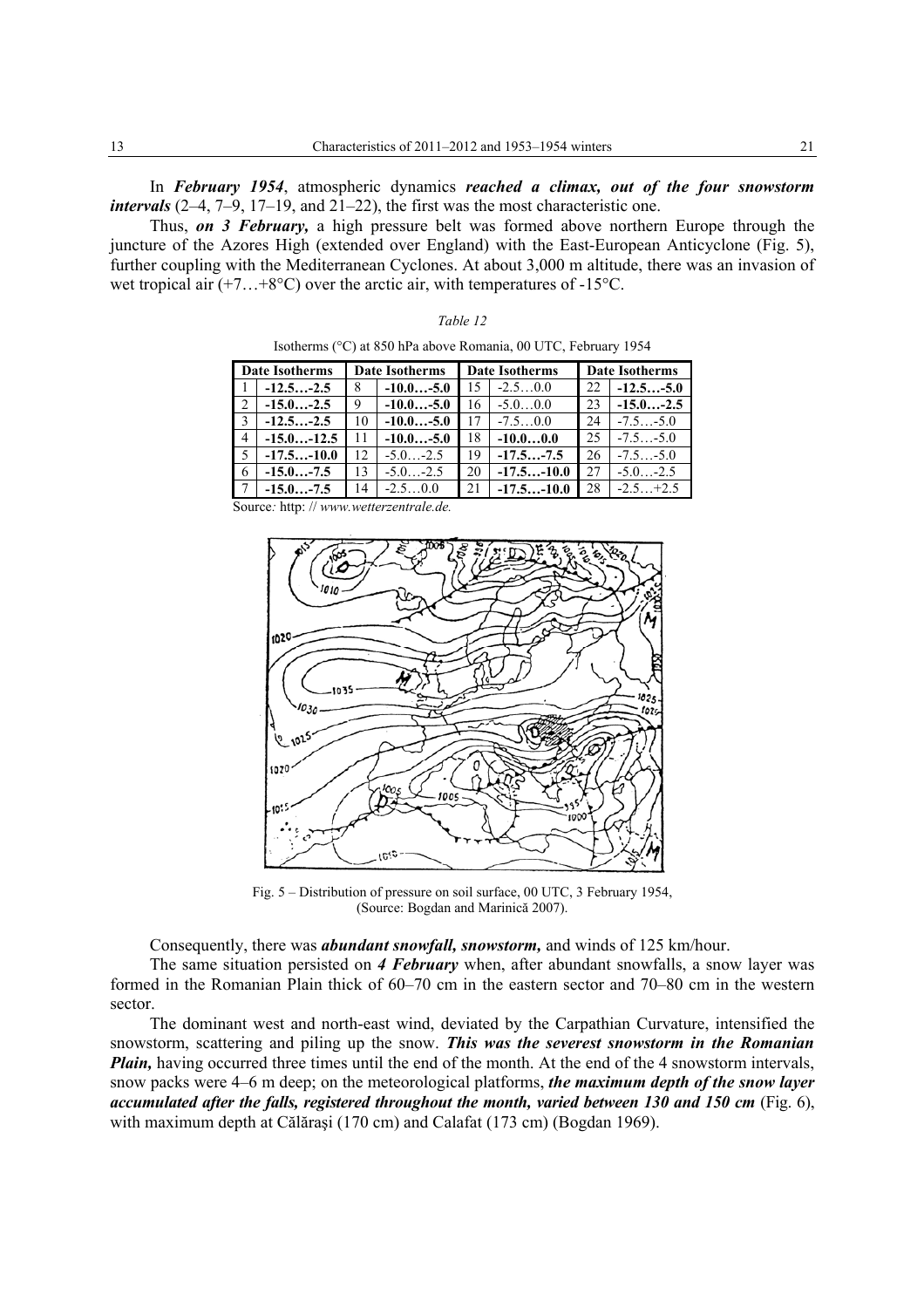

Fig. 6 – Absolute maximum of snow depth (cm) in the winter of 1953–1954.

Due to the extremely active dynamic of this winter, to the intensity of snowstorms, maximum snow layer, snowpack height, snow layer duration and the quantity of water yielded by it, February (the month of annual minimum pluviometric values, and of annual maximum pluviometric in 1954, at Grivita in the Bărăgan Plain (234.3 mm, compared to normal values of 20–30 mm), *the winter of 1953–1954 represents a 20th – century climatic record (still holding today) in terms of snow layer particularities, except for duration.* 

Moreover, February 1954 was the *second frosty winter in the 20<sup>th</sup> century* (after Janurary 1942), with minimum temperatures below -30.0°C, of which 20.0% represent absolute minima registered at the respective stations; there were 60 winter days (Tmax≤0°C), which is twice the normal, and 140– 150 frosty days (about 1/3 over the normal), so the snow layer lasted, which was an exceptional situation of maximum snow-layer days (Bogdan 1969; Bogdan and Marinică 2007).

A synthesis of the characteristic features of the two winters (Table 13) suggests that the *winter of 1953–1954 was by far severer than the 2011–2012 one*. With few exceptions, it can be considered the severest winter in the whole country.

*The very thick snow packs (4–6 m),* favoured by the presence of the Carpathian Curvature, occurred at *the north-eastern outskirts of all localities in the south-east of Romania*, even Bucharest, the capital of Romania, was isolated and unable to supply its inhabitants with food; electricity was also missing because wires gave way under the weight of wet snow deposits turned into ice.

*Many animals died suffocated.* There were numerous cases when tunnels were dug in order to feed and water the cattle. Because of snow drifts, in which the north wind and the snowstorm played a significant role, *all traffic roads lying perpendicular to wind direction were buried in snow, especially in the south-east (Bărăgan Plain) and east (Moldavian Plateau) of Romania, including those around Bucharest, the capital-city.* 

There was quite a "spectacle" along the roads lined with trees and wood plantations, actual snow fences holding back huge snow accumulations.

For example, along the Bucharest-Giurgiu highway, the tree line was all buried in snow. *The highway, kind of white way with snow dunes* and meandering paths at the level of telegraph wires, was used by workers on their way to and from Jilava rubber plant (south of Bucharest). Of all roads, most snowdrifts were on the *Bucharest – Lehliu – Feteşti road and railway* (in the very heart of the Bărăgan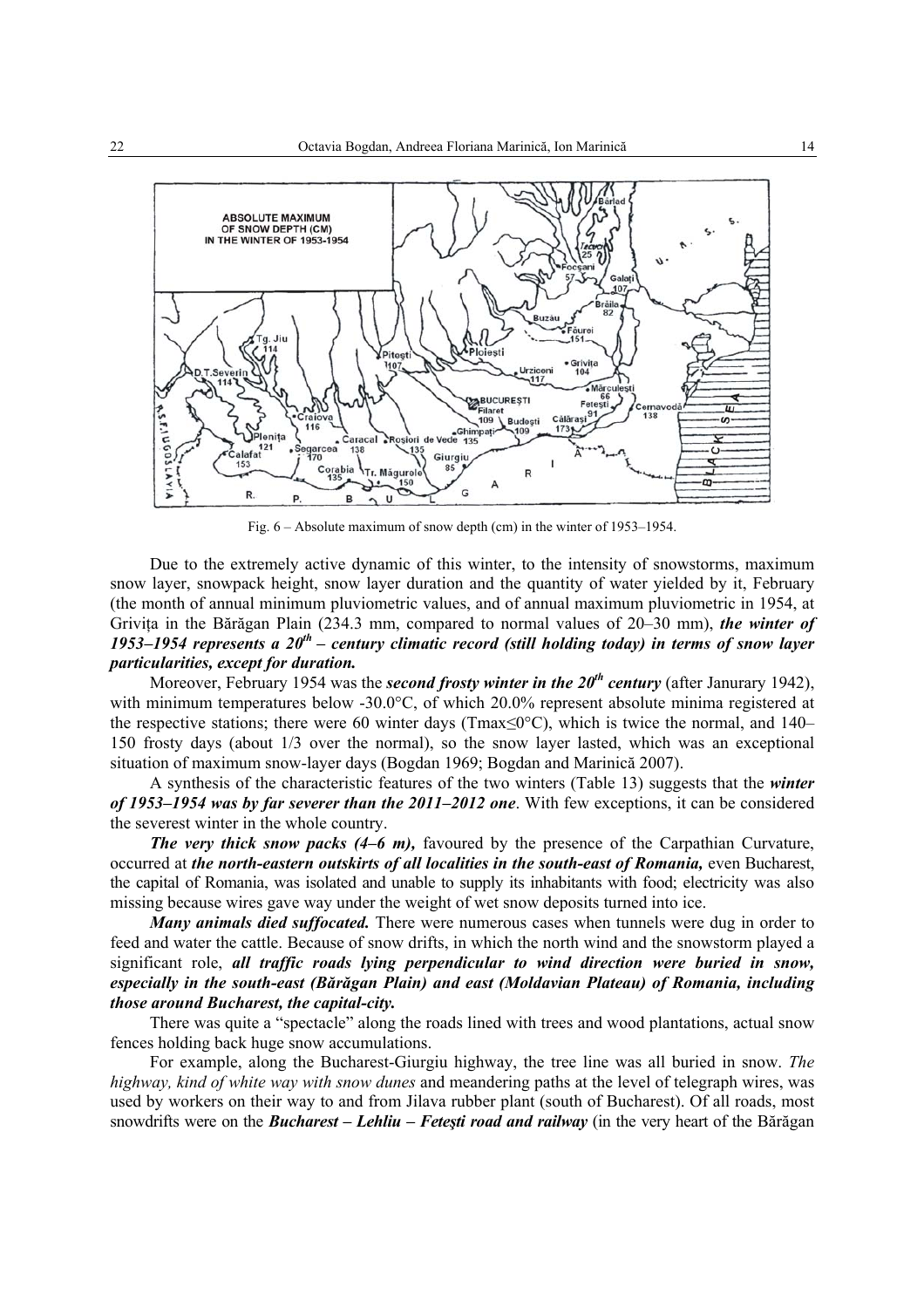Plain), stretching out west-eastwards exactly perpendicular to the direction of the North wind. Consequently, many railway stations, cereal storehouses and trains were buried in snow and many houses in the north and north-east of localities were covered by the snowstorm (Bogdan 1980).

*Table 13* 

Climatic indexes typical of the two severe winters: 1953–1954 and 2011–2012.

|                  |                                                      | Winter                                 |                                       |  |
|------------------|------------------------------------------------------|----------------------------------------|---------------------------------------|--|
| No.              | Climatic indexes                                     | 1953–1954                              | $2011 - 2012$                         |  |
| 1.               | Maximum temperature                                  | $12.4^{\circ}$ C $\leq 22.0^{\circ}$ C | $7.4^{\circ}C \leq 20.1^{\circ}C$     |  |
| 2.               | Minimum temperature                                  | $-31.2$ °C $\leq$ -19.0°C              | $-28.9^{\circ}C$ $\leq -6.0^{\circ}C$ |  |
| 3 <sub>1</sub>   | The total number of frosty days                      | 39                                     | 32                                    |  |
| $\overline{4}$ . | Snowstorm intervals in the same month                | $4$ (II.1954)                          | $3$ (II.2012)                         |  |
|                  | The maximum number of snowstorm days in the same     |                                        |                                       |  |
| 5.               | month                                                | 12 (II.1954)                           | 7 (II.2012)                           |  |
| 6.               | Wind speed during snowstorms                         | 125-140 km/hour                        | $60-80$ km/hour                       |  |
| 7 <sub>1</sub>   | Thickness of drifts                                  | $3 - 6$ m                              | $2-3$ m                               |  |
| 8.               | Maximum snow depths                                  | 173 (Călărași)                         | 153 (Balta)                           |  |
|                  | The water amount resulting from precipitation during | 234.3 mm/Grivita                       |                                       |  |
| 9.               | snowstorm maximum monthly episodes                   | (II. 1954)                             | 106.2 mm/Apa Neagră                   |  |

*All forest patches in the Bărăgan were also buried in the snow* that reached up to the tree top. Animals would leave their shelters, rabbits would gnaw at the bark of tree-top branches, and wolves would roam around settlements.

Snowmelt left a distressing picture due to the mechanical effect of snow on the forest vegetation. The bridge of ice formed *on the Danube* could easily be crossed by tractor, thus linking the crossingpoints of Ghecet and Brăila, Giurgeni and Vadu Oii, Cernavodă and Feteşti.

*Snowmelt might have triggered new risks (flooding)* had there not been four droughty months before the winter (September excessively droughty, October and November droughty and December very droughty) which left the soil dry, reduced river and ground water levels, so that snowmelt water could seep into the ground. On the other hand, the moderate thermal regime of March favoured slow snow melting. In the third decade of March, when the dominant atmospheric circulation changed from east to west (with the western component prevailing), snow melting got momentum, so that the ice on the Danube and the other rivers did produce some local floods.

*The moderate thermal regime made the snowmelt period in the mountains coincide with that in the plain*, so that mountain waters did contribute to increasing downstream river discharge (Tiron 1954).

Due to slow snow melting and the big capacity of water absorption, the whole Romanian Plain benefitted from significant water reserves at the beginning of the vegetation period.

After snowfalls, there was intense weather cooling due to the extremely cold air advection from the north, north-east and east, local thermal inversion and intense nocturnal cooling, the clear sky and thick snow layer enhancing the cooling effect.

*In the winter of 2011–2012*, wind gusts of 60–80 km/hr buried in snow villages in the Curvature area (Buzău County). The wind-drifted snow covered the fields, and outskirts houses were actual defenses against the snowdrifts.

At Craiova (Oltenia) the snow layer was 68 cm thick, at Balta (Mehedinţi) 153 cm (uneven snow layer), being the deepest in the south of the country. Yet, no house was covered in snow, only a few roads and the railway were blocked by snowpacks for a short period of time. Here, maximum snowstorm intensity *was reached between February 6 and 7 (2 o'clock p.m. and 6 o'clock p.m., respectively).*